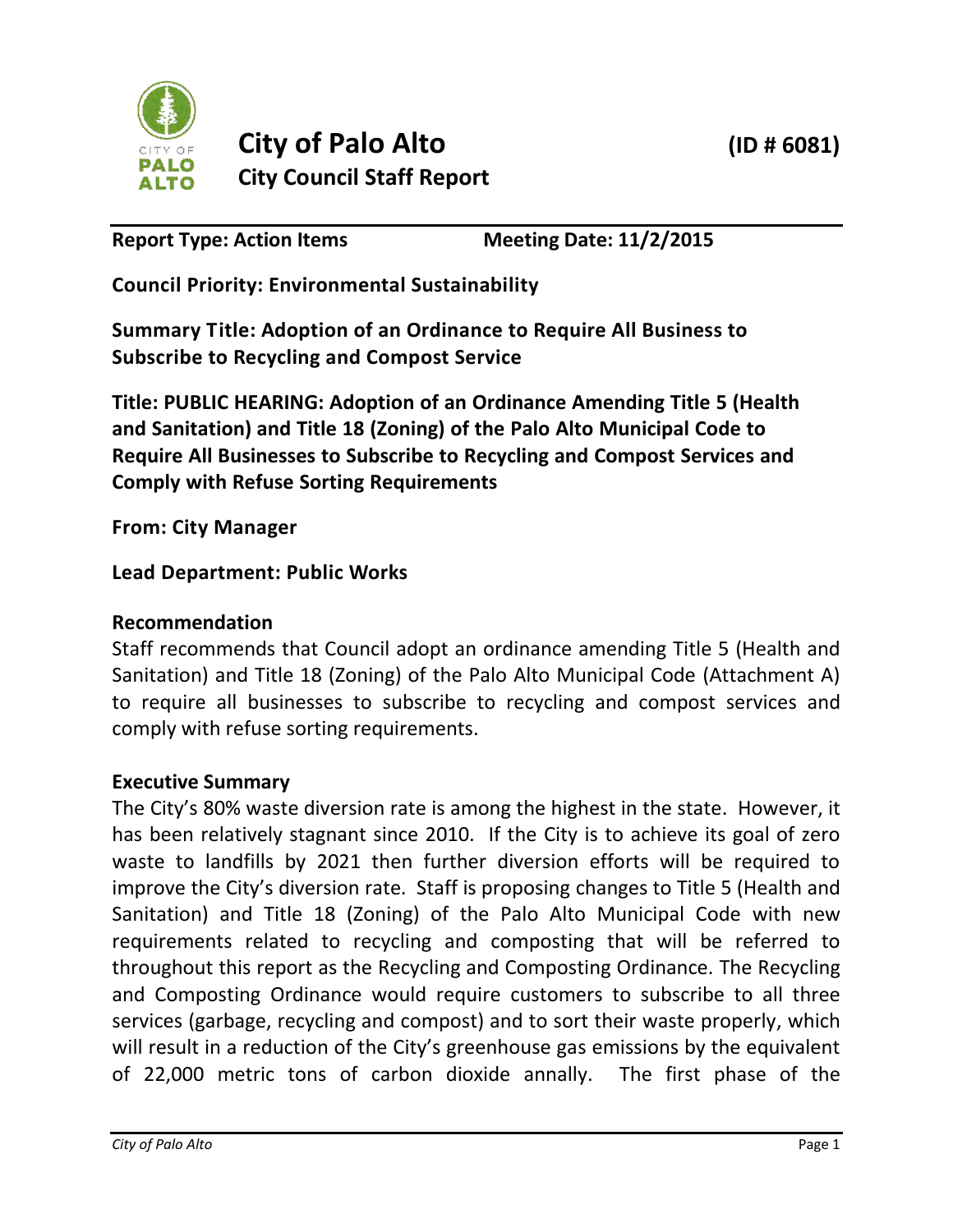requirements would go into effect on April 1, 2015. Other Bay Area jurisdictions, such as San Francisco, Cupertino and many cities in Alameda County, have implemented similar ordinances resulting in improved diversion rates.

## **Background**

### *Zero Waste Plan Development*

In 2004, City Council directed staff to develop a zero waste policy and implementation plan for Palo Alto. In 2005, a task force was formed to assist in the creation and development of a zero waste policy and strategic plan to guide City officials in reaching zero waste goals. With input from the community, businesses and industry experts, the Zero Waste Strategic Plan identified key objectives and strategies, including developing policies and incentives to eliminate waste at the source and maximize recycling through expanded collection programs, processing facilities, education, outreach, and technical assistance.

In October 2005 Council approved the strategic plan and adopted goals of 73% waste diversion by 2011 and zero waste by 2021 [\(CMR:382:05\)](http://www.cityofpaloalto.org/civicax/filebank/documents/5824). Council also directed staff to develop a [Zero Waste Operational Plan](http://www.cityofpaloalto.org/civicax/filebank/documents/10289) (ZWOP) identifying necessary policies, programs and facilities. The ZWOP, completed in June 2007 and approved by City Council on September 17, 2007, outlined many strategies that were included in the GreenWaste of Palo Alto contract implemented in 2009 resulting in a rise in the City's waste diversion rate from 62% to 80% in 2014. The ZWOP also included a policy recommendation to develop a "mandatory" recycling ordinance as a key strategy to achieve zero waste.

Despite the 80% diversion rate, tons of recoverable materials are sent to the landfill each year. A [waste characterization study](http://www.cityofpaloalto.org/civicax/filebank/documents/33681) performed in 2012 determined that over 70% of the City's garbage is recoverable, approximately 21,000 tons of compostable and recyclable material. The study found that food scraps and food soiled paper were the largest constituent elements of recoverable material.

The landfilling of compostable materials results in greenhouse gas emissions of equivalent to 5,000 metric tons of carbon dioxide. The landfilling of recyclable materials results in more greenhouse gas emissions. Every aluminum can, plastic bottle, glass jar, cardboard box or piece of paper not recycled results in virgin materials needing to be mined for manufacturing. While some recyclable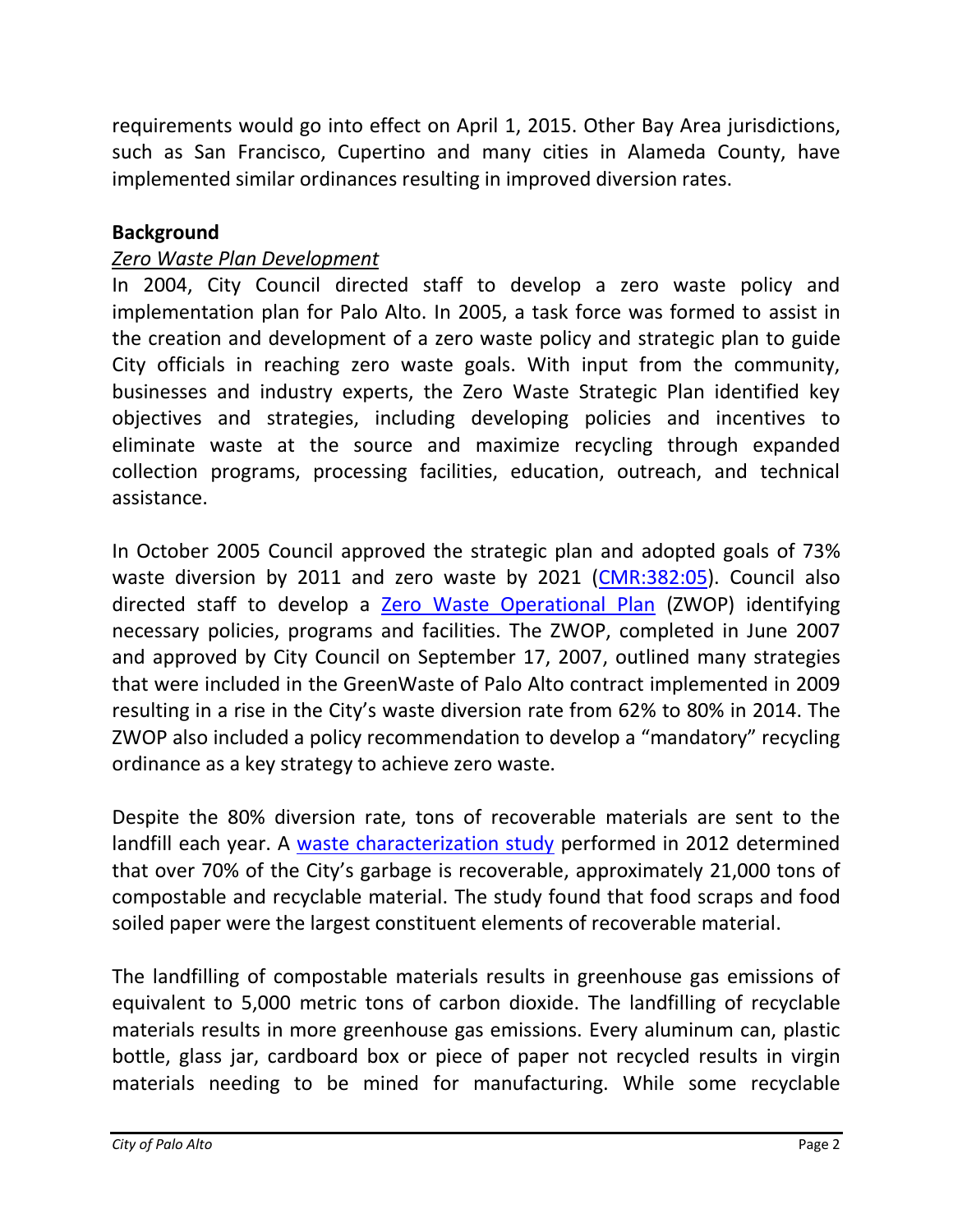materials (~ 18%) are recovered at the Sunnyvale Material and Recovery Transfer (SMaRT) Station, the vast majority of recyclable materials are buried at Kirby Canyon Landfill in south San Jose. This "waste" of recyclable materials results in greenhouse gas emissions estimated at 17,000 metric tons of carbon dioxide equivalent per year. Eliminating these emissions by achieving zero waste is a key component of the City's Sustainability/Climate Action Plan.

Additionally, the State of California through CalRecyle, the state's regulatory agency that oversees solid waste disposal, has identified "moving organics out of the landfill" as its top priority in achieving the state's 75% recycling goal. Specifically, the state will require all local governments, by April 1, 2016, to have a program in place to collect organics from entities generating 10 cubic yards or more of organics per week.

# *Key 2015 Zero Waste Initiatives*

Staff identified three initiatives to increase the City's waste diversion rate by focusing on compostable materials:

- 1. Implement a new residential food scraps collection program;
- 2. Implement a new recycling and composting ordinance; and
- 3. Extending and adding scope to the GreenWaste contract to manage these new program activities.

| <b>Date</b>      | <b>Item</b>                                                               | <b>Staff Report No.</b>            |
|------------------|---------------------------------------------------------------------------|------------------------------------|
| March 3          | Submitted plan to the Finance Committee                                   | <b>Staff Report 5546</b>           |
| March 23         | Council approval of Residential Food Scraps<br>Program                    | <b>Staff Report 5558</b>           |
| June 15          | Council approval of GreenWaste contract<br>amendment no. 2                | <b>Staff Report 5763</b>           |
| Nov <sub>2</sub> | Council meeting - first reading on Recycling<br>and Composting Ordinance  | Staff Report 6081<br>(this report) |
| <b>TBD</b>       | Council meeting - second reading on Recycling<br>and Composting Ordinance | <b>Staff Report TBD</b>            |

### **2015 Three Zero Waste Initiatives**

On July 1, 2015, the City began food scraps and food soiled paper collection for single-family residential customers. 18,000 households in the City can now place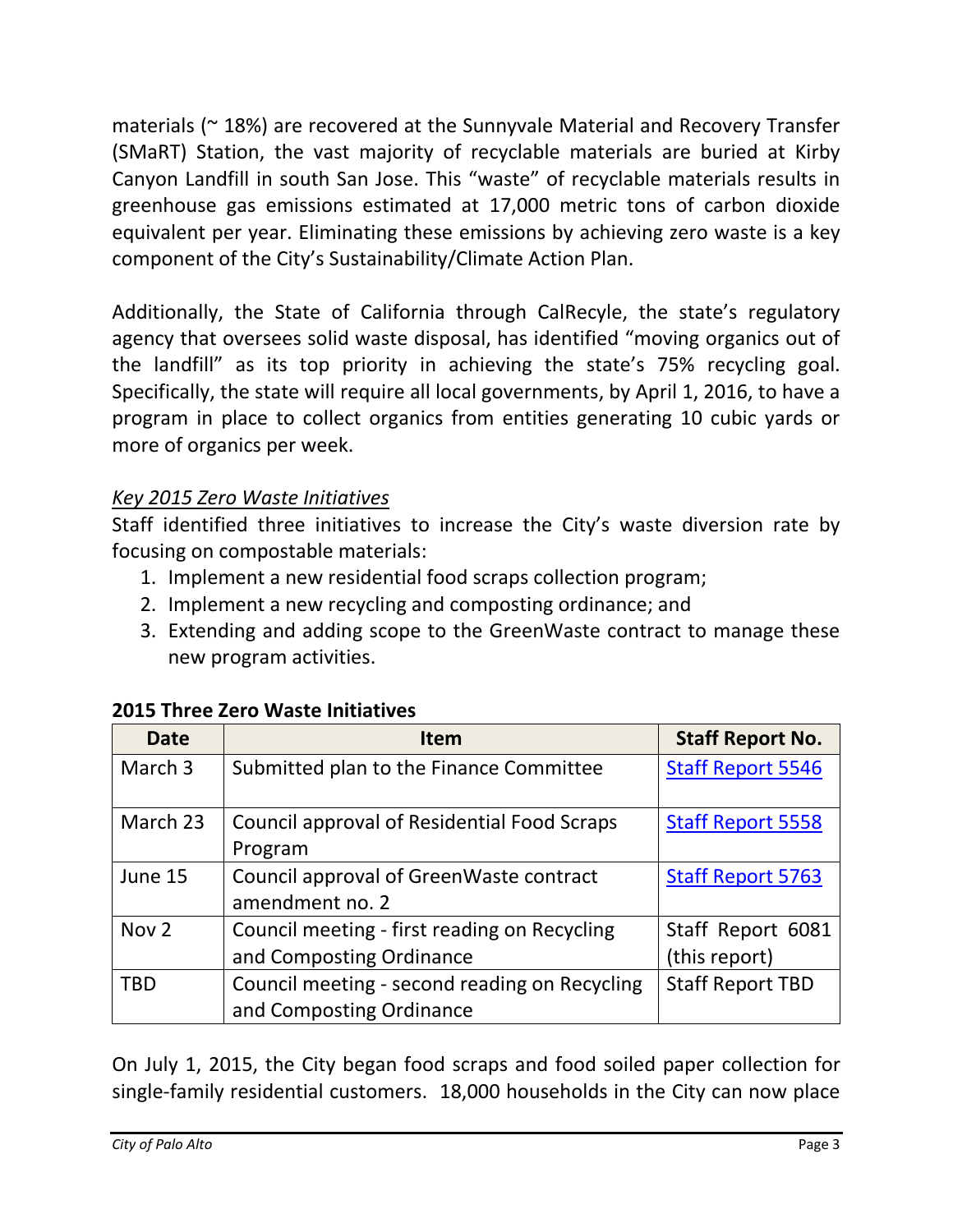their food scraps and food soiled paper directly into the green cart with their yard trimmings. This program is estimated to divert 3,000 tons of compostable materials annually.

# *Current Success and Challenges in Diverting Materials from the Landfill*

The City's 80% waste diversion rate from landfills has been remained relatively stable since 2010, meaning that the City will not reach zero waste without addressing the remaining recoverable materials found in garbage. Nearly 70% of what is discarded in the black, garbage container could either be recycled or composted (Figure 1). This is likely due to two factors: (1) not everyone sorts properly and (2) the majority of commercial customers do not subscribe to compost service.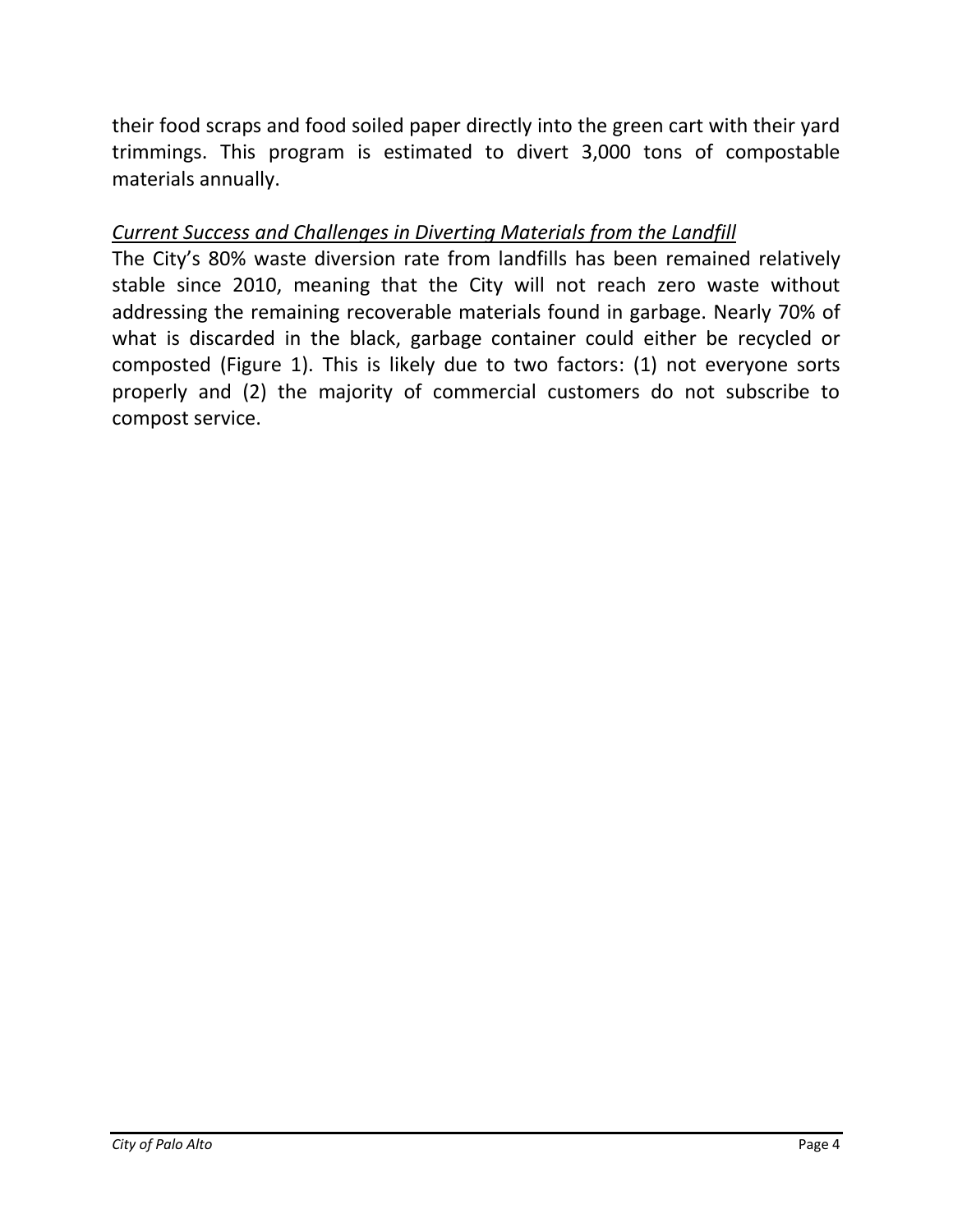

# Figure 1: Material Recoverability in Citywide Garbage

To address the sorting issue, City staff and GreenWaste Environmental Outreach Coordinators provide signage and training. Encouraging commercial customers to subscribe to compost service, however, presents a different challenge.

Since 2009 commercial customers have had the option to subscribe to a voluntary compostable collection service. Over 30% percent of commercial customers, including many of the large corporate campuses and restaurants, subscribe to this optional compost service. This program has been successful in diverting 11,000 tons of food scraps and food soiled paper from the landfill to anaerobically digestion and/or composting. Nonetheless, 7,000 tons of commercially generated compostable material still ends up buried in the landfill.

In 2014, staff surveyed many commercial customers who do not have compost service to understand what barriers kept them from subscribing. The majority responded with "compost service was not required." Despite the fact that nearly all would save on their utility bill, most did not feel that subscribing to compost service was worth the trouble.

The GreenWaste contract amendment went into effect on July 1, 2015. The amended and restated contract includes a modification that provides a greater incentive to GreenWaste to collect compostable materials.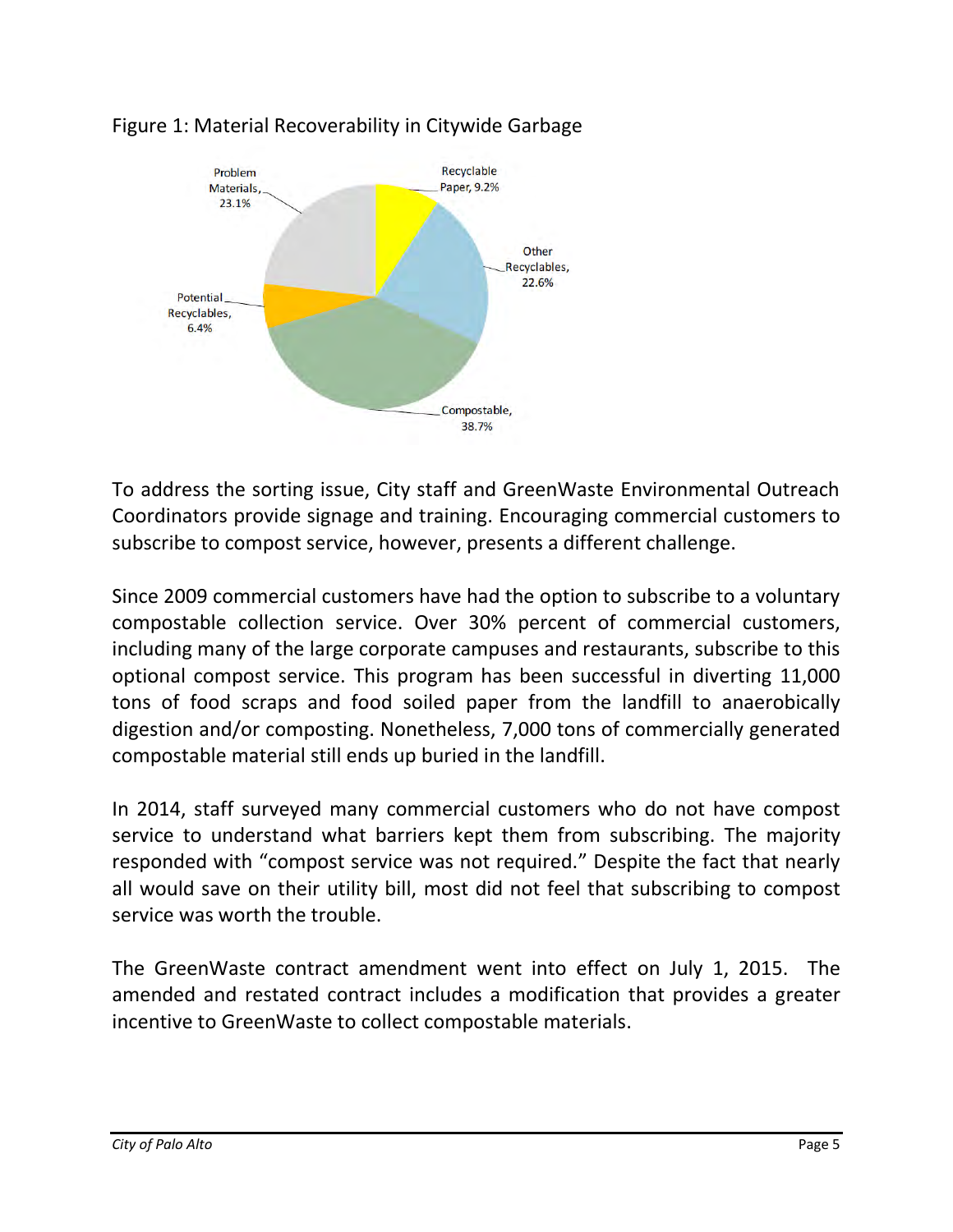## **Discussion**

To minimize the amount of material sent to the landfill and reduce greenhouse gas emissions, the Recycling and Composting Ordinance would require all customers to subscribe to recycling and compost service and sort properly.

The Recycling and Compost Ordinance proposed by staff (Attachment 1) covers more customers than adopted California State legislation (AB341 and AB1826). With the full implementation of this proposed ordinance, staff anticipates that the City could achieve a diversion rate of over 90%, reaching the zero waste goal. Requiring recycling, compost, and garbage containers for all customers through a modification of the Municipal Code will need to be coordinated with outreach, education and enforcement to ensure that discards are sorted properly.

# *The Proposed Ordinance*

The Recycling and Composting Ordinance, modifications to Title 5, Chapter 5.20 and Title 18, Chapter 18.23.020 of the Municipal Code (Attachment 1), would require all commercial customers (including multifamily customers), to subscribe to all three waste services and sort discards properly: garbage in the black container, recyclables in the blue container and compostables in the green container.

# *Compliance and Enforcement*

Around 1,000 commercial customers do not currently subscribe to compost service. These customers will be required to subscribe in three phases based on the amount of waste they produce. All food service establishments and multifamily customers will be included in the first phase. The phases are outlined in the "Timeline" section below. In cases where a separate container is not feasible, staff will work with customers to identify opportunities to share service or determine whether the customer may qualify for a "de minimus" exemption. Compliance activities for not sorting waste in the proper container would range from notifications to additional fees and fines.

Single-family customers will not see a change. As is the current procedure, customers would receive notifications (cart tags) if their carts are contaminated. Although no fees or fines will be levied, flagrant contamination could cause GreenWaste to reject their load until contaminants are removed.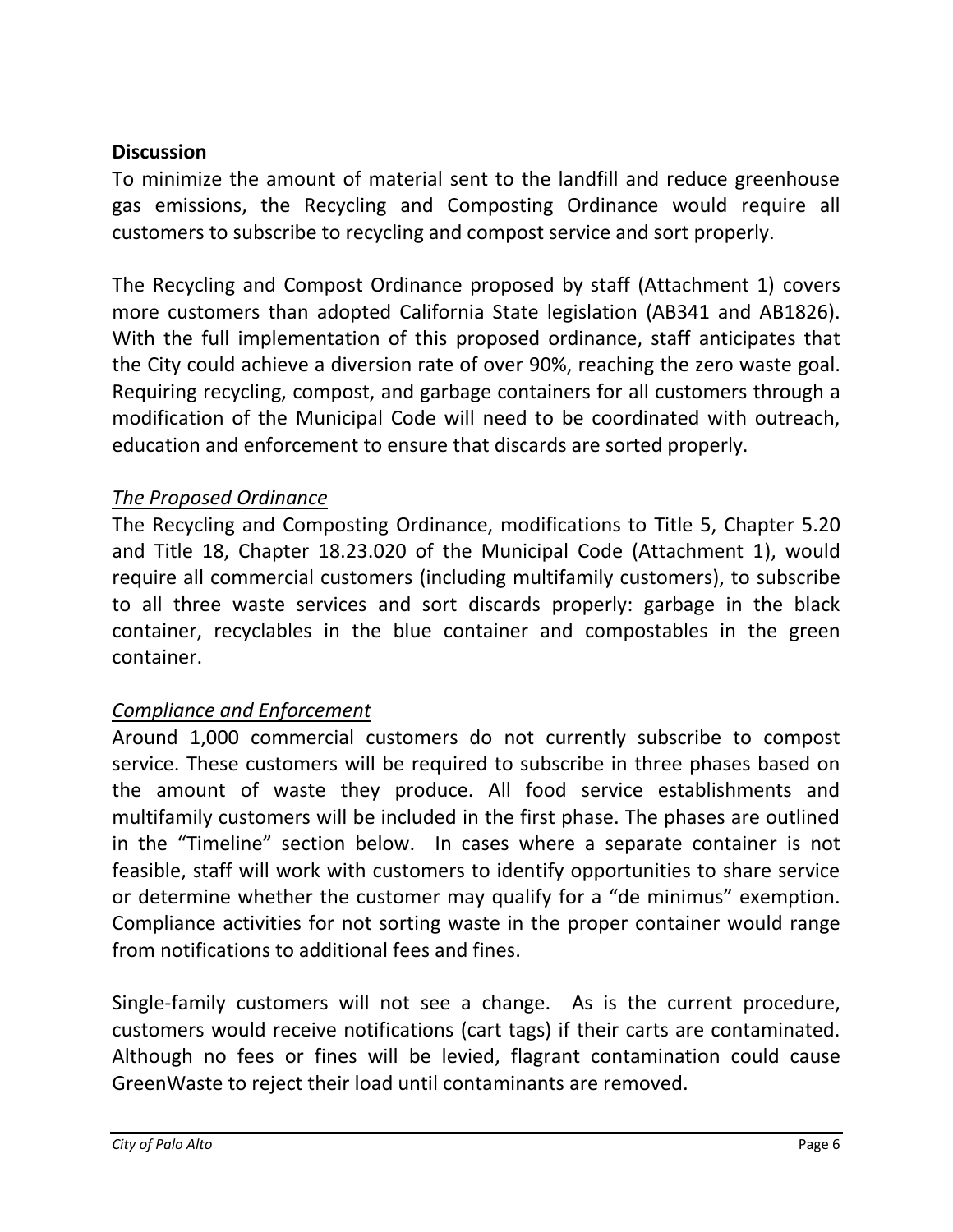Multifamily customers would not be subject to fees or fines like single-family customers, provided the complex has easily accessible containers and signage for all recyclables, compostables and garbage. Should managers/owners of multifamily buildings fail to provide appropriate containers and signage, the owner would be subject to the same fees and enforcement actions for commercial customers.

| <b>Incidents</b> | <b>Compliance Action (Commercial Customers Only)</b>                                                                                                                                                                                                                                                                                                                                                                                                                                                  |  |
|------------------|-------------------------------------------------------------------------------------------------------------------------------------------------------------------------------------------------------------------------------------------------------------------------------------------------------------------------------------------------------------------------------------------------------------------------------------------------------------------------------------------------------|--|
| $\mathbf{1}$     | Cart Tag - Notifies customer of contamination. The material in the<br>container will still be collected.                                                                                                                                                                                                                                                                                                                                                                                              |  |
| $\overline{2}$   | A representative from GreenWaste will make a site visit and offer to<br>provide training to the customer's staff, tenants and/or janitorial<br>staff. The material in the container will still be collected.                                                                                                                                                                                                                                                                                          |  |
| 3                | The City would send a letter to the customer including details of the<br>contamination witnessed and previous efforts to resolve the<br>problem and warn of possible fees or fines for future flagrant<br>contamination. The material in the container will still be collected.                                                                                                                                                                                                                       |  |
| $\overline{4}$   | The customer would have two options: (1) the customer could<br>remove contamination and pay a "return trip" fee as indicted in the<br>commercial refuse rate schedule or (2) the customer could elect not<br>to remove the contamination and pay both a "return trip" fee and<br>an "extra solid waste pick-up" fee for the extra sorting and disposal<br>of the waste. The current fee for a "return trip" is \$77.00 and "extra<br>solid waste pick-up" is based on the size and type of container. |  |
| 5 and            | The customer would be subject to administrative penalties for non-                                                                                                                                                                                                                                                                                                                                                                                                                                    |  |
| beyond           | compliance with the City's municipal code.                                                                                                                                                                                                                                                                                                                                                                                                                                                            |  |

## **Proposed Compliance Process For Commercial Customers:**

Note: GreenWaste reserves the right to not collect recyclable or compostable materials that may jeopardize the integrity of processing equipment and/or the marketability of the materials.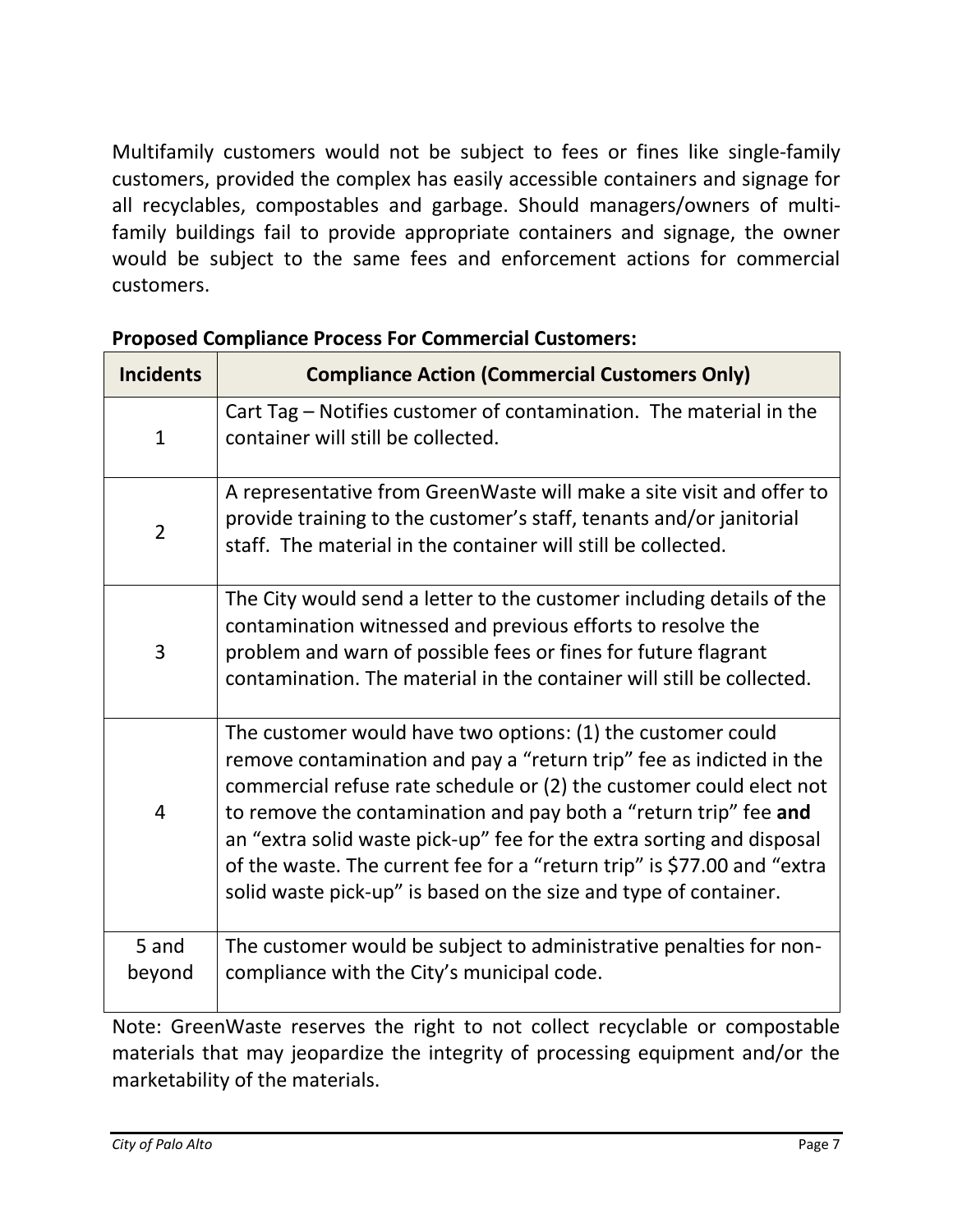# *Business and Multi-family Outreach*

Outreach efforts included a September utility bill insert directing customers to [www.cityofpaloalto.org/rc-ordinance](http://www.cityofpaloalto.org/rc-ordinance) and to take a Recycling and Composting Ordinance Survey, as well as staff meetings with the Palo Alto Chamber of Commerce, Downtown Business Association and merchants of California Avenue. These efforts were undertaken in order to increase awareness of the upcoming changes and to better understand potential barriers to compliance. A few themes emerged from the survey and comments at the meetings, including:

- Education of proper sorting focusing efforts on janitorial staff, workers and tenants;
- Unauthorized use of customer containers;
- Cleanliness keeping refuse areas clean; and
- Responsibility tenants versus managers/owners for sorting errors and related fees.

In response, staff is having GreenWaste broaden outreach to businesses, provide more sorting signage, schedule more sorting trainings and develop an online toolkit for janitorial services, offices and restaurants. GreenWaste is also working with downtown and California Avenue customers to provide bin locks where appropriate and identify shared service opportunities to minimize the number of refuse containers in alleys. GreenWaste is offering a low cost "bin wash" service to help customers comply with the cleanliness requirements in the Recycling and Composting Ordinance. To address the "ick-factor" related to food scraps, City staff has identified and is educating customers on best management practices and lessons learned from other communities to avoid creating odors or vector problems.

Staff recognizes the challenges of guaranteeing proper sorting where there is no responsibility/accountability for doing so. For multi-family customers, an additional fee will be levied only if managers/owners fail to provide sufficient containers and signage. Staff believes managers/owners have more tools to ensure proper sorting, including adding appropriate language to leases advising tenants of sorting responsibilities and penalties and training janitorial services, with support from GreenWaste, to sort properly. Education and outreach to customers, janitorial staff, workers and tenants will be the primary method of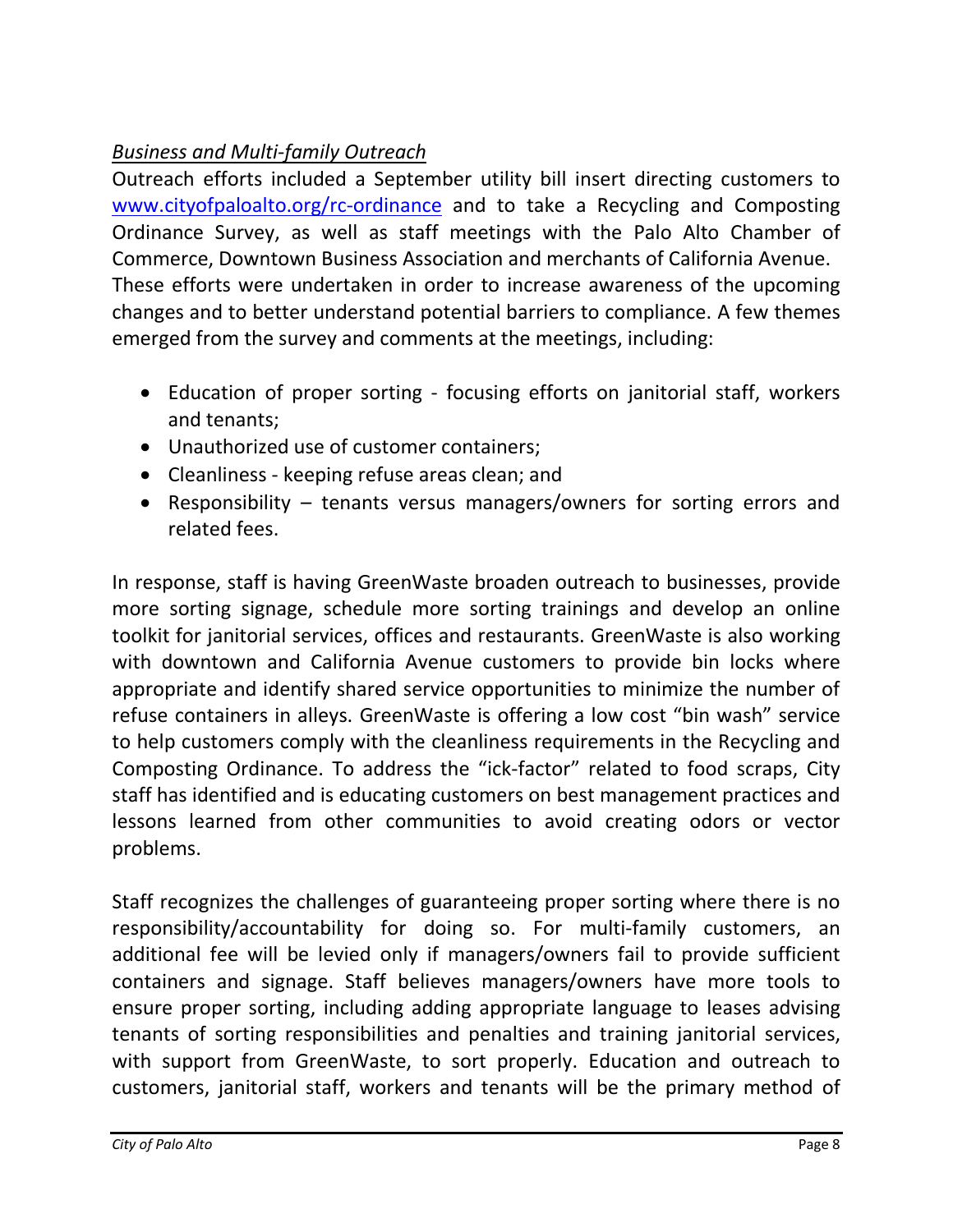ensuring compliance.

Although most customers surveyed don't subscribe because it's not required, they indicated they could comply with the ordinance and sort their refuse properly.

# **Timeline**

The ordinance will apply to commercial customers and be phased in as follows:

- Phase 1: April 1, 2016, all commercial customers generating 8 cubic yards of garbage per week, all multi-family customers and all food service establishments would be required to subscribe to compost service. Phase 1 represents about 150 customers that do not currently subscribe.
- Phase 2: January 1, 2017, all commercial customers generating 2 cubic yards or more of garbage per week will be required to subscribe to compost service. This phase represents about 220 customers that do not currently subscribe.
- Phase 3: January 1, 2018, all commercial customers will be required to subscribe. This phase represents about 600 customers that do not currently subscribe.

Staff will develop outreach and provide education focused primarily on those affected at each phase of implementation.

# **Resource Impact**

Staff estimates that the impact of this Recycling and Composting Ordinance would result in a modest reduction in net income to the Refuse Fund. When this ordinance is fully implemented (in three years), the net impact would be a net income reduction of approximately \$78,000 per year. Revenue would be reduced because of customers downsizing their garbage service as they divert compostables to compost service (green container). For the commercial sector, compost service is currently priced at a 10% discount relative to the equivalentsized garbage container. Of the 70% of commercial customers currently not subscribing to compost service, most could see a reduction in their utility bill if they sort properly and downsize their garbage container.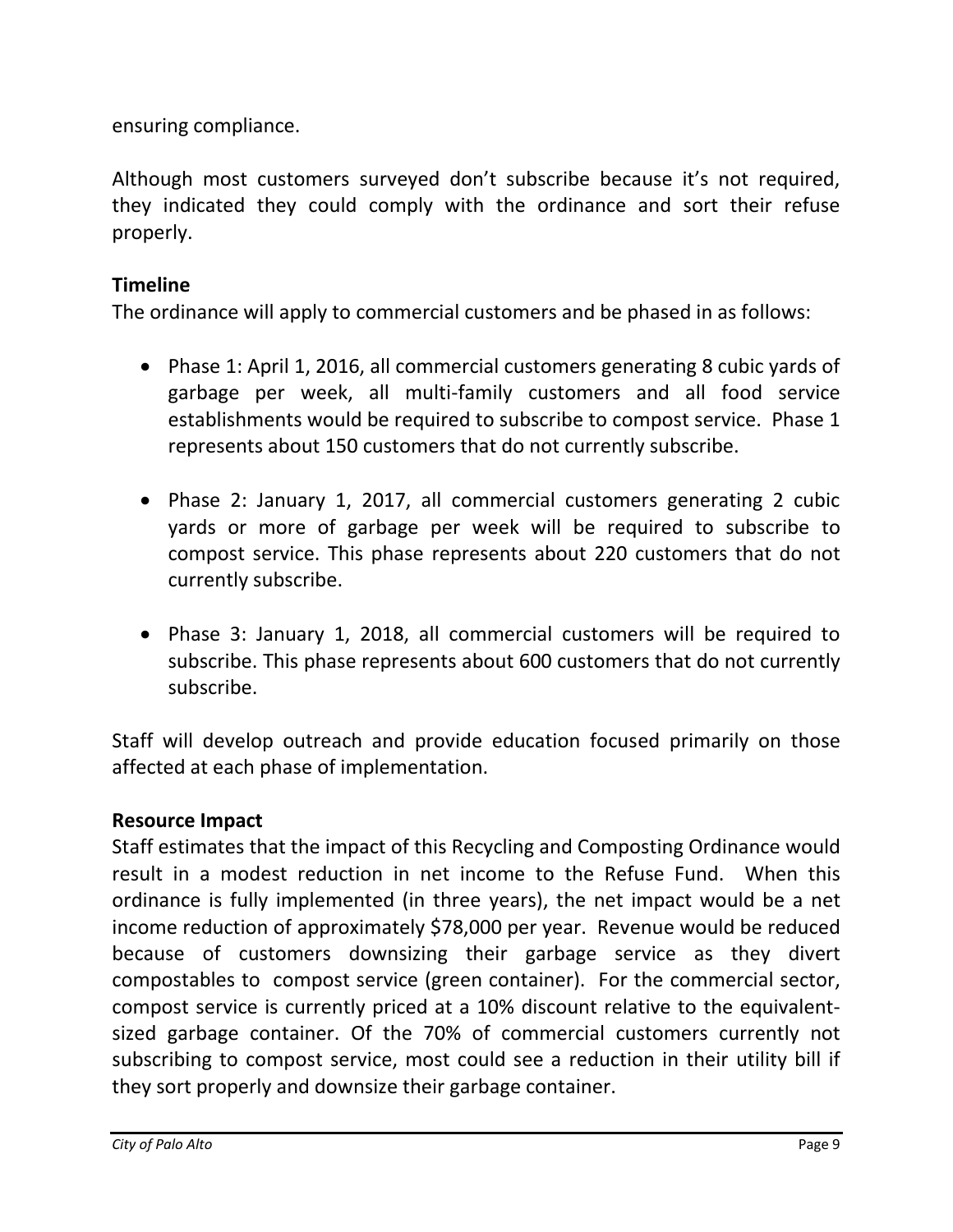| <b>Full Year of</b> | <b>Per Year Net</b>     |
|---------------------|-------------------------|
| implementation      | <b>Income Reduction</b> |
| Year 1              | $<$ \$43,000>           |
| Year 2              | $<$ \$66,000>           |
| Year 3              | $<$ \$78,000>           |

The following net income estimates to the Refuse Fund are cumulative:

The above estimates are based on several assumptions, which include estimates of: 1) the amount of tons of compost material diverted from the garbage; and 2) the shift in customer service subscription levels (i.e., reduction in the size of garbage container and increase in the size of the compost and/or recycling container). Staff will continuously review actual costs and revenue information and propose Refuse Rate adjustments as appropriate.

## **Policy Implications**

Reducing the amount of recyclable and compostable materials landfilled is a key strategy of the Zero Waste Operational Plan and a goal of the Comprehensive Plan and Sustainability/Climate Action Plan.

### **Environmental Review**

The Recycling and Composting Ordinance, as a key strategy in the Zero Waste Operational Plan, will have a positive impact on the environment by dramatically reducing greenhouse gas emissions – estimated to be the equivalent of 22,000 metric tons of carbon dioxide annally. The additional collection of compostable material using existing collection vehicles and current routes is consistant with previous CEQA reviews. The Recycling and Composting Ordinance does not constitute a new or substantially changed project under CEQA. **Attachments:** 

Attachment A - Proposed Ordinance Chapter 5.20 and Chapter 18.23.020 (DOCX)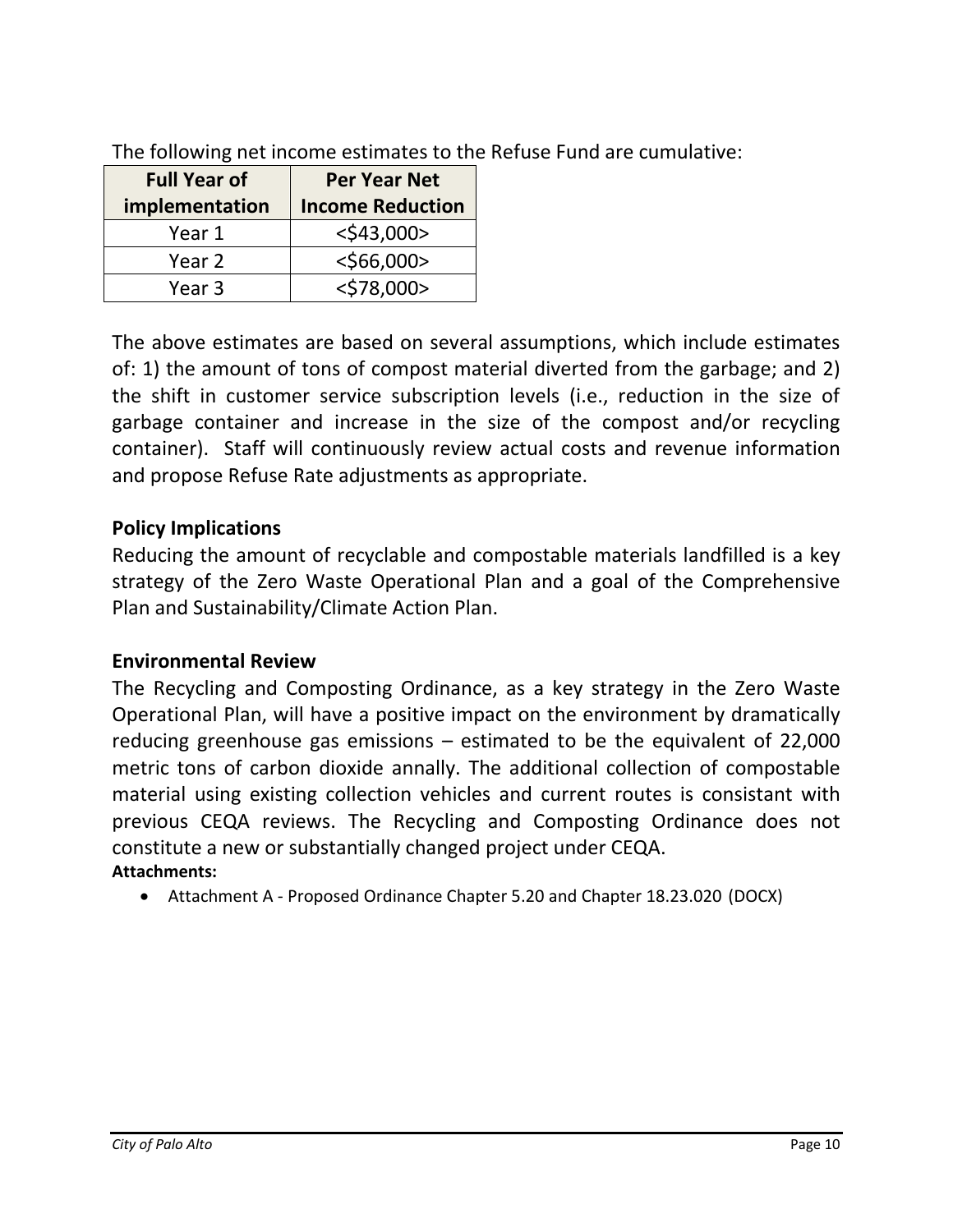#### Ordinance No.

Ordinance of the Council of the City of Palo Alto Amending and Restating Chapter 5.20 of Title 5 and Amending Section 18.23.020 of Chapter 18.23 of Title 2 of the Palo Alto Municipal Code Pertaining to the Collection, Removal and Disposal of Refuse

The Council of the City of Palo Alto does ordain as follows:

SECTION 1. Chapter 5.20 of Title 5 of the Palo Alto Municipal Code is hereby amended to read, as follows:

#### **"CHAPTER 5.20**

#### **COLLECTION, REMOVAL AND DISPOSAL OF SOLID WASTE AND RECYCLABLE MATERIALSREFUSE**

#### **5.20.010 Definitions.**

The following words and phrases, whenever used in this Chapterchapter, shall be construed as defined in this Sectionsection, unless the context indicates otherwise.

 $-(1)$  "Bin" shall-means a detachable solid waste or Recycablerefuse container used in connection with Commercial/industrialcommercial premises with a 1 to 8 cubic yard capacity, equipped with a lid, and designed for mechanical pick-up by collection vehicles.

(2) "Box", sometimes known as a "roll-off" "debris" or "drop" box, means a wheeled or sledded container or compactor, generally 7 to 50 cubic yards in size, suitable for the storage and collection of commercial or industrial Solidsolid waste or Recyclablerecyclable materials.

(3) "Cart" means a wheeled containerreceptacle, larger than a Standard container and smaller than a Bin, equipped with a lid, or cap and designed for mechanical pick-up by collection vehicles.

 (4) "City" means the government of the city of Palo Alto, defined in Section 1.04.050(1) of the municipal code, with a principal place of business at 250 Hamilton Avenue, Palo Alto, County of Santa Clara.

(4) "City Landfill" means the City of Palo Alto's landfill, located at 2380 Embarcadero Road, Palo Alto, California.

 $\overline{a}$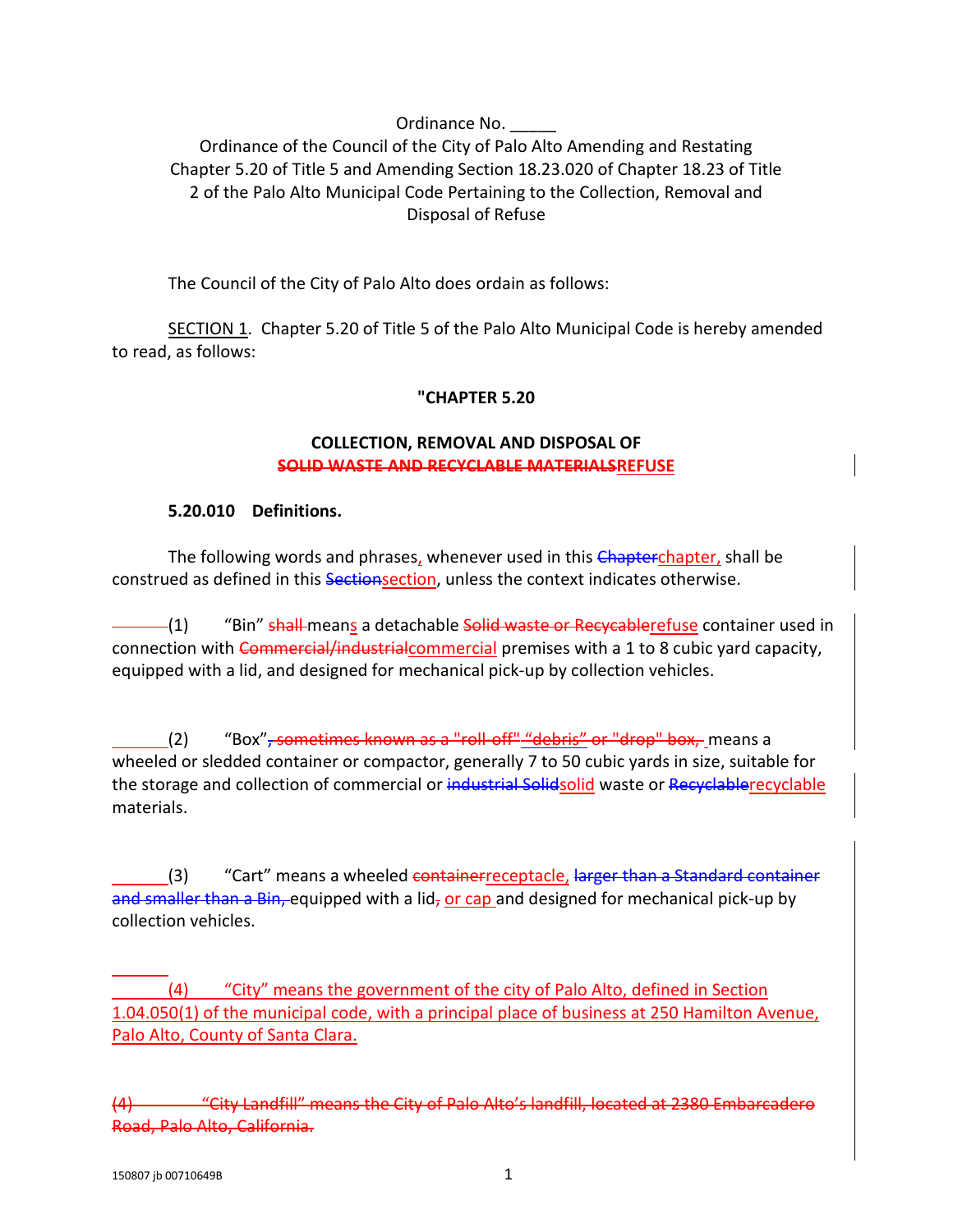(1) Aanager" means the City Manager of the City of Palo Alto or the City Manager's designee.

(5) "City manager" means the person referred to in Section 2.08.140 of the municipal code, or designee.

 $(6)$  "Collection Agreementagreement" means a contract with the  $G$ itycity for the collection of Solid waste and Recyclable materials, pursuant to Section 5.20.040.

(7) "Collector" means one or more persons authorized underby Section 5.20.040 to provide Solid waste, Recyclable materials, or Solid waste and Recyclable materials the collection, removal processing and disposal of refuse services pursuant to one or more written contracts with the *Citycity*.

(8) "Commercial<del>/industrial</del> business owner" means any person<del>, firm, corporation or</del> other enterprise or organization holding or occupyingoccupying, alone or with others, commercialCommercial/industrial premises, whether or not it is the person holder ofs the title or is the record owner of record of the commercialCommercial/industrial premises.

(9) "Commercial/industrial premisess" means allany occupied real property in Palo Altothe cityCity, except property occupied by federal, state or local governmentalgovernmental agencies which do not consent to their inclusion, and except residentialResidential premises, as defined in subsection  $27(31)$  hereof, and shall include, without limitation, any wholesale andor retail establishments, restaurants and food service establishments, bars, stores, shops, shopping center, offices, industrial establishments, manufacturing establishments, service stations, repair, research and development establishments, professional, services, sports or recreational *facilitiesfacility*, any place or premises where an animal is maintained or sheltered, constructionConstruction or demolition sites, a multiple dwelling that is not a residentialResidential place or premises, and any other commercial or industrial businessess, facilitiesfacility, structures, sites, or other establishments in the cityPalo Alto.

(10) "Compostable materials" means organic materials designated by the city as approved for collection and processing, including, without limitation, yard trimmings, food scraps, soiled paper and compostable plastics, but excluding animal manure, sewage, sludge, and human biological wastes.

 $(4011)$  "Composting" means the controlled, biological decomposition of organic materials into humus for use as a soil amendment, conditioner or fertilizer or for any other similar use or purpose.

150807 jb 00710649B 2  $(1112)$  "Construction or demolition site" means any real property in the CityPalo Alto, in on or fromat which a building or structure, or any portion thereof, is being constructed, fabricated, assembled, erected or demolished, and which producesduring which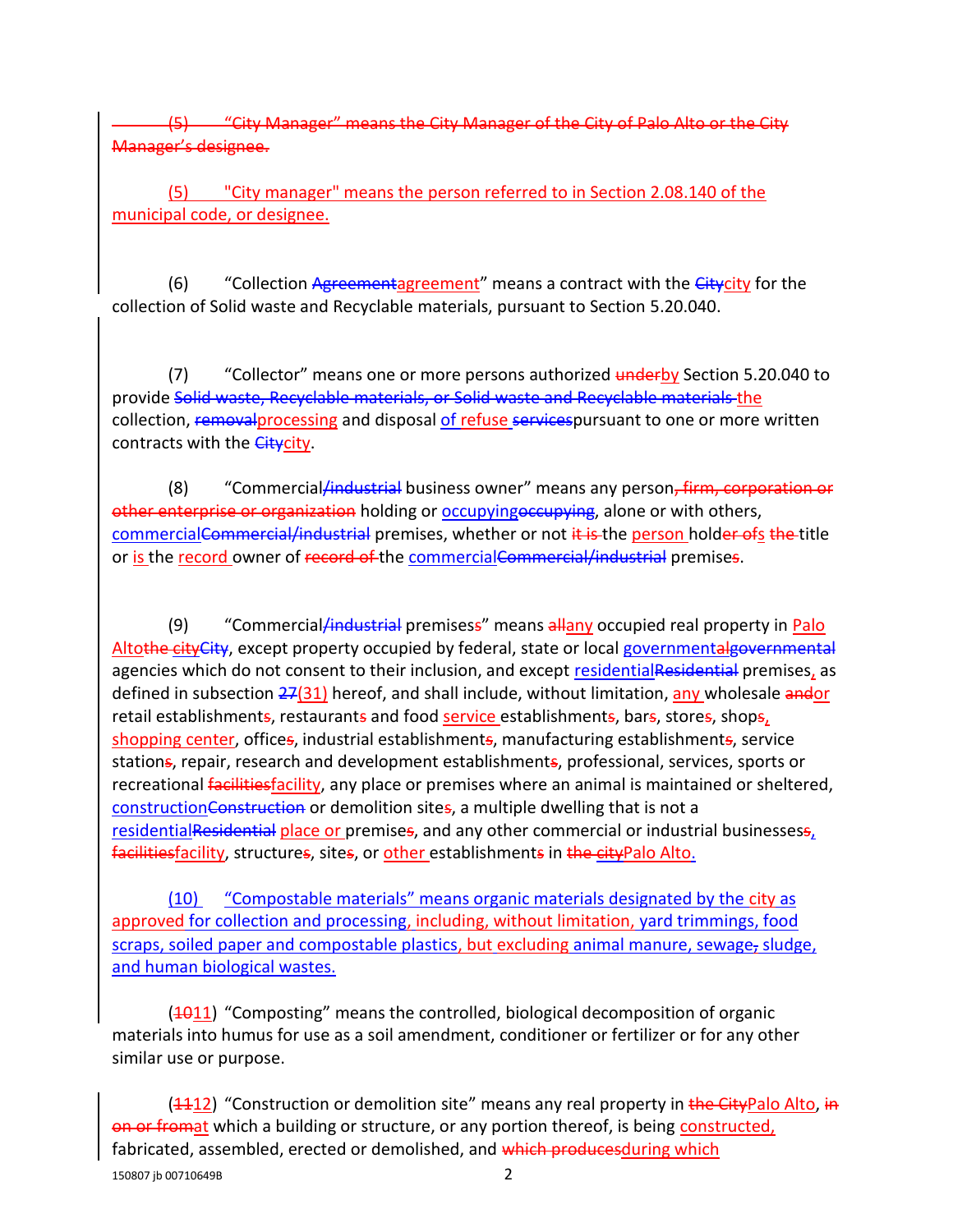Construction construction or demolition waste whichis produced and must be removed from the property.

(4213) "Construction or demolition Wastewaste" means any Solidsolid waste generated as the result of Constructionconstruction or demolition work, including, without limitation, discarded packaging or containers and waste construction materials, whether brought on-site for fabrication or used in construction or resulting from demolition, excluding liquid waste and hazardous waste.

(4314) "Container" means any Standard container, Mini-can container of Cart.bin, box, cart, compactor, drop box, roll-off box, or receptacle, used for the storage of solid waste, recyclable materials, compostable materials or other materials designated by the city for collection by the collector.

(4415) "Director" means the Director of Public Works for the City of Palo Altoperson referred to in Section 2.08.190 of the municipal code, or the director's Director's designee.

 $(4516)$  "Disposal or processing facility" means a landfill facility,  $\theta$  a recycling facility,  $\theta$ a composting facility or a solid waste transfer or processing station.

(17) "EPA" means the federal Environmental Protection Agency or successor agency.

(4718) "Food service establishment" means any establishment, located or providing food within Palo Alto, which provides prepared and ready-to-consume food or beverages, for public consumption, including, but not limited to, any retail service establishment, eating and drinking service (as defined in chapter 18.23), takeout service (as defined in chapter 18.23), supermarket, delicatessen, restaurant, food vendor, sales outlet, shop, cafeteria, catering truck or vehicle, cart or other sidewalk or outdoor vendor or caterer which provides prepared and ready-to-consume food or beverages, for public consumption.

 $(4619)$  "Hazardous waste" means waste defined as hazardous by Public Resources Code section 40141, as it now exists or may subsequently be amended, namely, a waste or combination of wastes, which because of due to its quantity, concentration, or physical, chemical or infectious characteristics, may do either of the following: (i) -cause or significantly contribute to, an increase in mortality or an increase in serious irreversible, or incapacitating reversible, illness; (ii) -pose a substantial present or potential hazard to human health or environment when improperly treated, stored, transported, or disposed of, or otherwise managed. "Hazardous waste" includes extremely hazardous waste and acutely hazardous waste, and any other waste as may hereafter from time to time be designated as hazardous by the Environmental Protection Agency ("EPA") or other agency of the United States Government, or by the California Legislature or any agency of the State of California empowered by law to classify or designate waste as hazardous, extremely hazardous or acutely hazardous.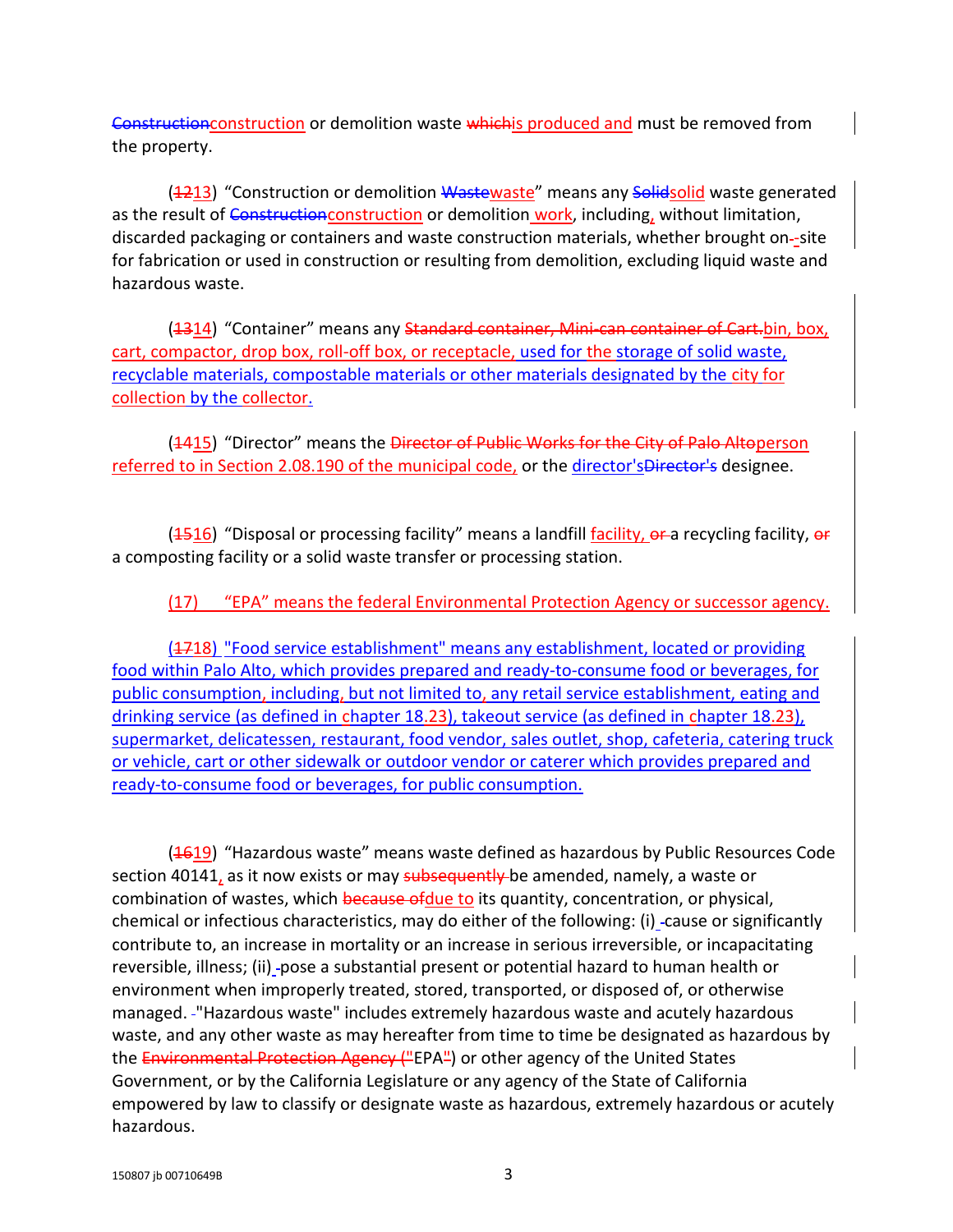(1920) "Home composting" means the controlled decomposition of organic material, including, without limitation, yard trimmings and kitchen scraps, into humus by any person owning or occupying any place or premises in Palo Alto.

(4721) "Manure" shall-means the waste droppings from of any animal.

(18) **EManure container Bshall mean Standard containers or bins, or other receptacles** approved by the Director for the placement of manure, which are equipped with substantial lids or covers adequate to keep flies from the interior thereof. No Manure container shall exceed seventy-two cubic feet in capacity.

(19) DMini-can container means a round, metallic or plastic can with a close fitting cover, handles and side bails with a maximum capacity of twenty gallons or seven and one-half dekaliters, or such other container not larger than a Standard container as may be approved by the Director.

(22) "Multifamily property" means any residential premises with 5five or more attached units with shared service.

(23) "Organic wastes" means "compostable materials."

(2024) "Person" means any individual, association, firm, partnership, corporation, or any other group or combination thereof acting as a unit or entity referred to in Section 1.04.050(5) of the municipal code and including any general partnership, limited partnership, limited liability partnership, or limited liability company.

(2425) "Place or premises" means every Residential residential premises and Commercial/industrialcommercial premises, including any structures, apparatus, or portion thereof occupied or operated by any person and situated on an integral parcel of land undivided by a public street, highway, or railway.

(2226) "Public Ssolid waste or recycling receptacles" means any containerreceptacles for the collection of solidsolid waste, or recycling recyclable materials or composting materials that are both located on public property and intended for use by the general public.

(2327) "Recyclable materials" means those materials designated by the city that areas suitable for recycling collection and transport to a material recovery facility for processing into a recycled content product, including, without limitation, newspaper, paper, cans, corrugated cardboard, glass and certain types of plastic, and metals.

(2428) "Recycling" means the process of collecting, sorting, cleansing, treating, and reconstituting materials that would otherwise become **Solidsolid** waste, and returning them to the economic mainstream in the form of raw materials for new, reused, or reconstituted products which meet the quality standards necessary to be used in the marketplace. RecyclingThis term does not include transformation, as that term is defined in Public Resources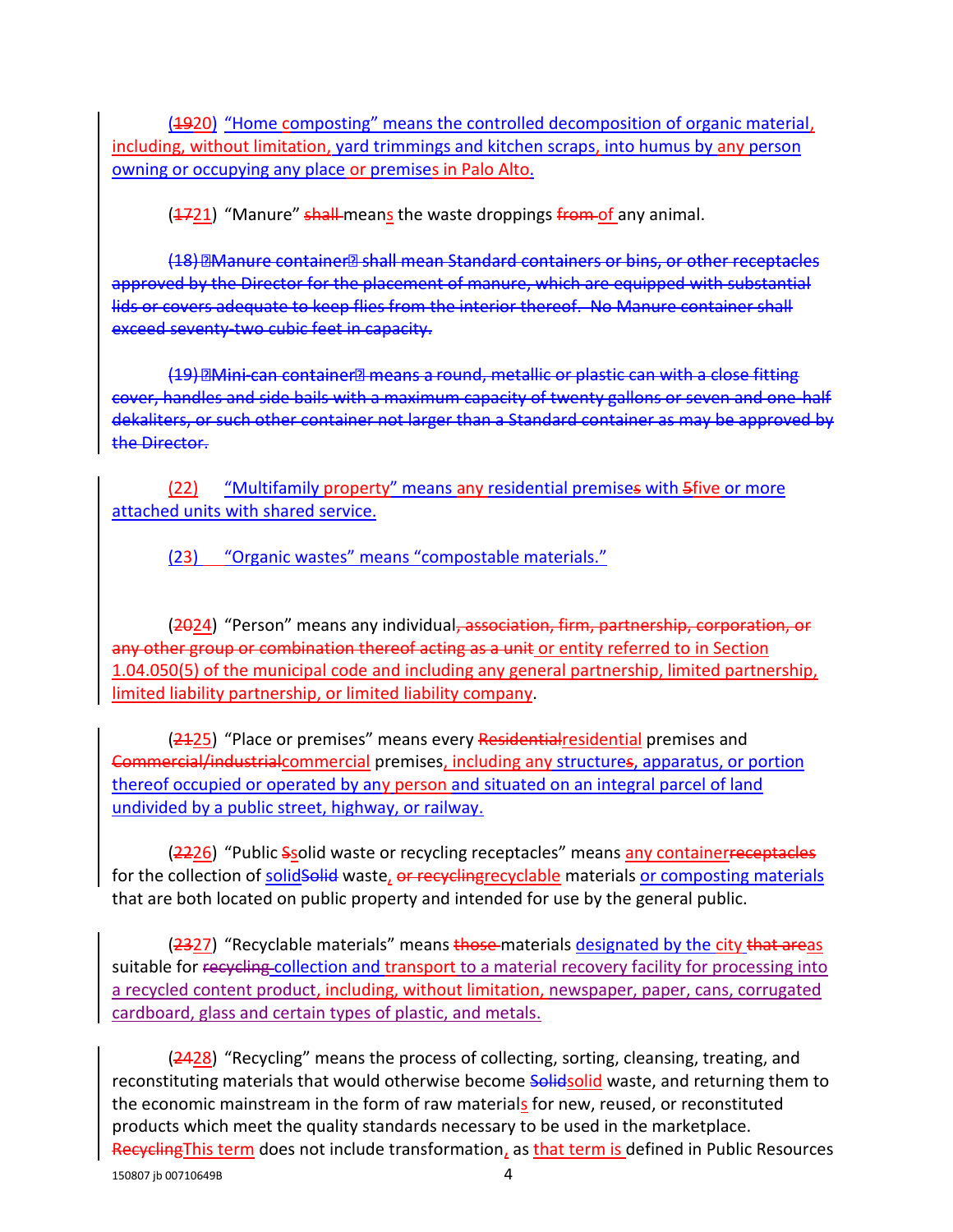Code section 4020140180.

(29) "Refuse" means and includes compostable materials, recyclable materials and solid waste.

(30) "Refuse service" means the weekly or other periodic collection, processing and disposal of materials properly deposited in the collector-provided containers for solid waste, as well as weekly collection and processing of recyclable materials, weekly collection and processing of compostable materials, ongoing maintenance of the closed Palo Alto landfill, zero waste programs, street sweeping service, the household hazardous waste program, and the annual Clean Up Day event.

(25) "Resident" means any person living within the territorial limits of the City of Palo Alto, whether or not the person owns the place or premises which he or she occupies, and any person who is a nonresident employee of the City of Palo Alto, a municipal corporation, and every member of his or her household related by blood, marriage, or adoption or a domestic regular partner.

(2631) "Residential householder" means any person or persons holdingowning or occupying residentialResidential premises in the CityPalo Alto, whether or not the owner of the Residential premises.

(2732) "Residential premises" means any residential dwelling unit within the CityPalo Alto, including, without limitation, a multiple unit residential complexes, such as a rental housing projects, condominiums, an apartment houses, a mixed condominiums and rental housing, and a mobile -home parks, except any multiple dwelling which, with the prior written approval of the Directordirector, receives commercial bin service.

(28) "Residential recycling collection" means the process by which Recyclable materials and Yard trimmings are placed at the curb of a residence for collection, removal and disposal.

(2933) "Solid waste" shall-means all putrescible and nonputrescible-solid and semisolid wastes, generated in or upon, related to the occupancy of, remaining in or emanating from Residentialresidential premises or Commercial/industrialcommercial premises, including garbage, trash, refuse, paper, rubbish, ashes, industrial wastes, demolition and construction wastes, discarded home and industrial appliances, manure, vegetable or animal carcass solid or semisolid wastes, and other solid and semisolid wastes. "Solid waste" shalldoes not include liquid wastes or sewage, abandoned vehicles, hazardous waste, or rRecyclable materials, or compostable materials.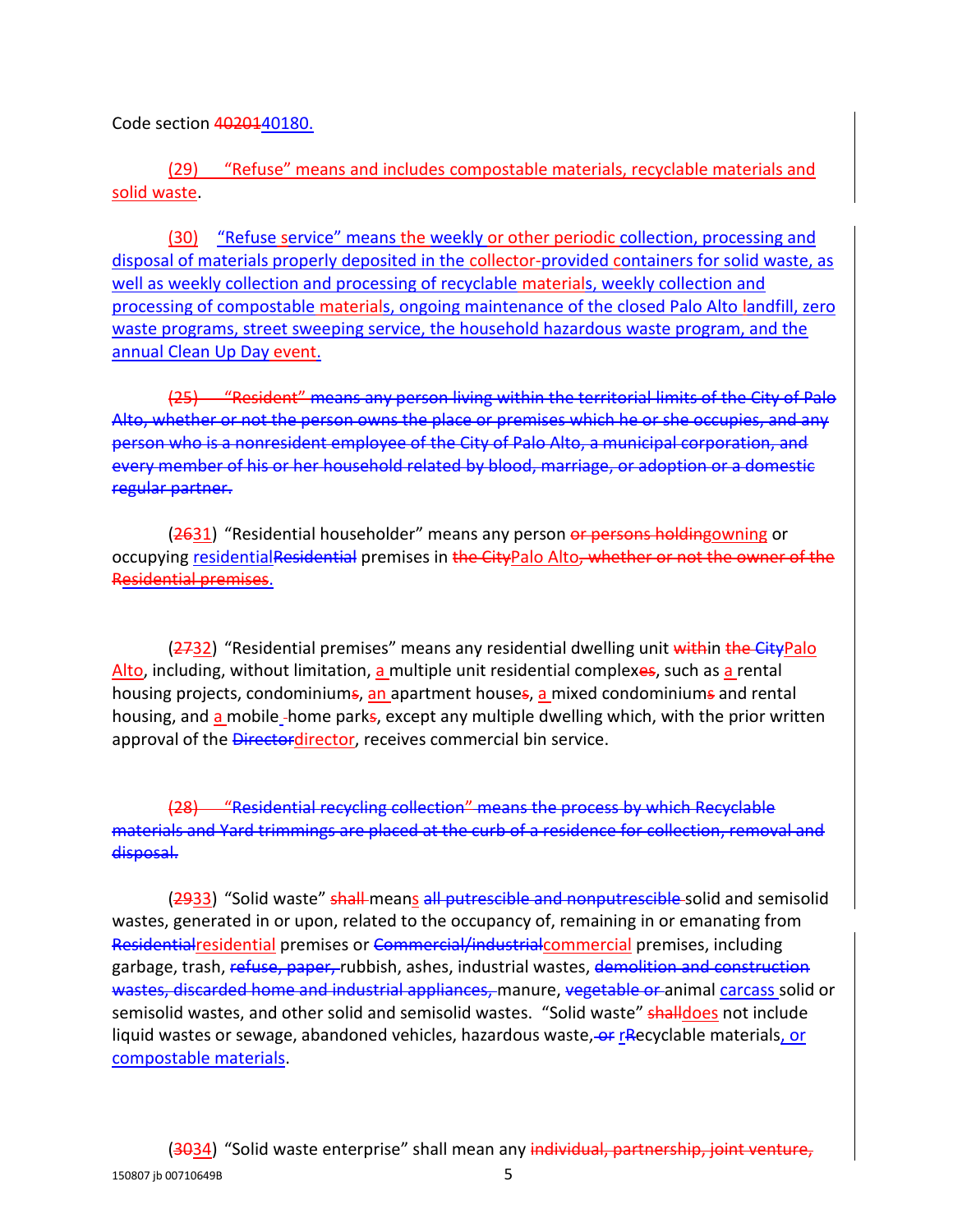unincorporated private organization, or private corporationperson regularly engaged in the business of providing Solidsolid waste, compostable materials, or recyclable materials handling services.

(31) "Solid waste or recyclable materials handling services" shall mean the collection, transportation, storage, transfer, or processing of Solid waste or Recyclable materials.

(32) "Source separated commingled recyclable materials" are Source separated recyclable materials in any combination of two or more Source separated single recyclable materials.

(33) "Source separated recyclable materials" means recyclable materials which are separated from solidSolid waste by the generator at the location where it was created, not mixed with or containing more than incidental solidSolid waste, as determined by the directorDirector.

(3435) "Source separated single recyclable materials" are Source separatedmeans recyclable materials that can beare separated from other recyclable materials or solid waste and placed in separate containers according to type or category of materials and directly marketed as a distinct-single commodity, as determined by the Director.

Standard container means a metallic or plastic can with a close fitting cover, handles and side bails of a capacity of more than twenty gallons or seven and one-half dekaliters but not exceeding thirty-two gallons or twelve dekaliters, or such container other than a Mini-can container as may be approved by the Director.

(3636) "Yard trimmings" means any plant trimmings generated from the maintenance or alteration of public, commercial premises or residential premises landscapes, including, without limitation, grass cuttings, yard clippings, leaves, tree trimmings, pruning, brush and weeds, excepting those materials which are prohibited under written rules and regulations promulgated by the **Directordirector**.

#### **5.20.020 Declaration of policy.**

(a) The accumulation, collection, removal and disposal of Solidwaste, and Recyclable materials refuse must be controlled by the Citycity for the protection of the public health, safety and welfare. The Council council finds that to give practical effect to this policy a comprehensive system for the periodic collection, removal and disposal of Solid waste and Recyclable material stefuse from all places or premises is essential and benefits all occupants of places or premises, and, therefore,. -allAll such occupants of places or premises are madeshall be liable for the Solid waste and Recyclable materials refuse collection charges established by the Councilcouncil for the collection, removal and disposal of Solid waste and Recyclable materialsrefuse.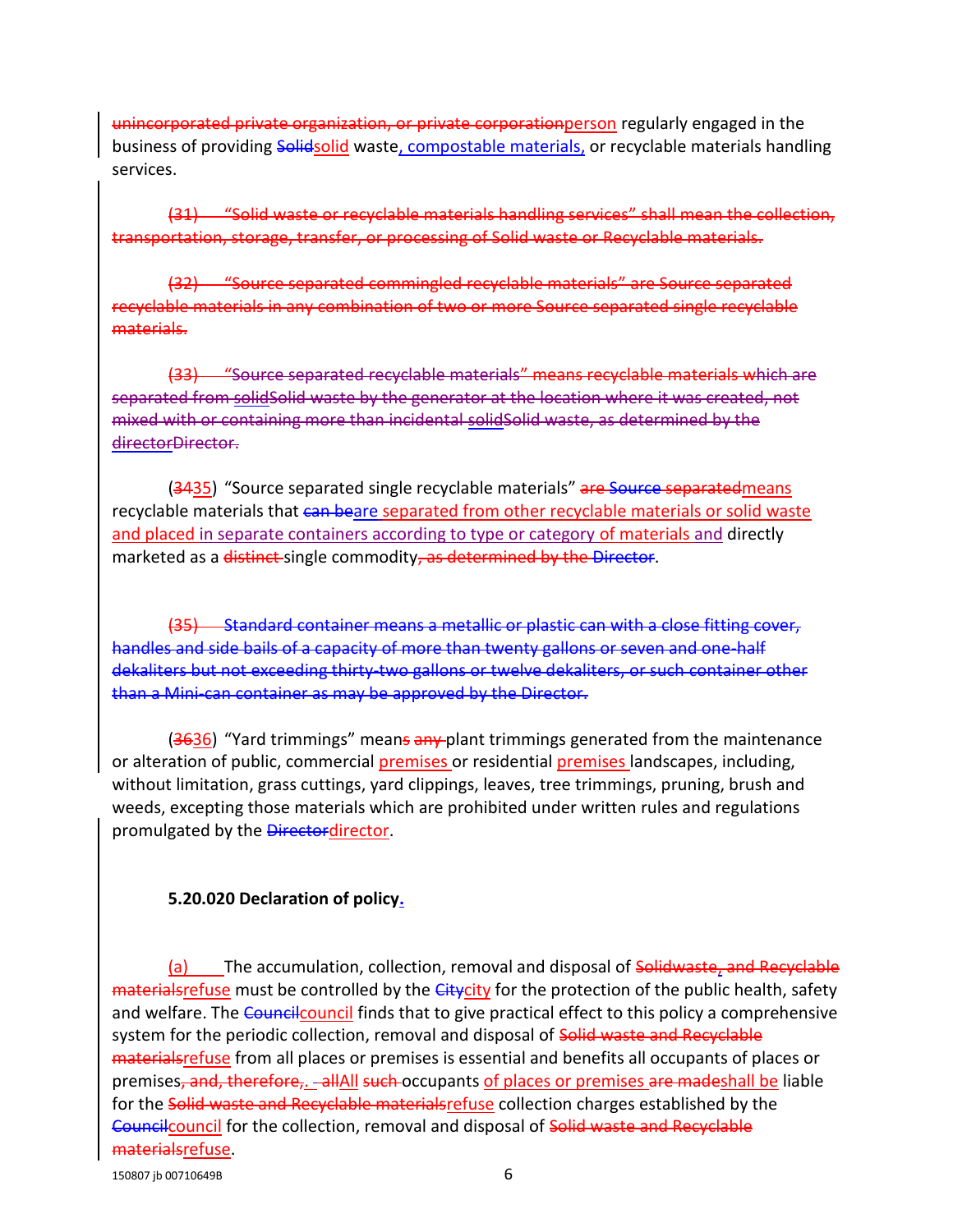(b) The city will comply with the applicable provisions of the California Integrated Waste Management Act, as amended, codified in the Public Resources Code section 40000 *et seq*. The law requires that, by and after January 1, 2000, fifty percent (50%) of the solid waste generated must be diverted through some source reduction, recycling, and composting activities.

(c) The city also will comply with the 75 percent recycling goal included as part of AB 341 Mandatory Commercial Recycling Law, adopted on October 6, 2011, which includes modifications to the Public Resources Code.

(d) AB 1826, which amended the law in 2014, imposes organic waste recycling requirements with a mandate that will begin on April 1, 2016.

(e) The city may adopt, implement, and enforce requirements, rules and regulations for local compostable materials and local recyclable materials that are more stringent or comprehensive than California law.

**5.20.030 Discarding of solid waste, compostable materials, and recyclable materials..**

No person shall throw, drop, leave, place, keep, accumulate, or otherwise dispose of any Solid waste or Recyclable materialsrefuse upon private property either with or without the intent to later remove the same from suchthat place or premises, or upon any street, public right-of-way, sidewalk, gutter, stream, or creek, or the banks thereof, or any public place or public property. All persons shall separate their refuse according to its characterization as solid waste, compostable materials, or recyclable materials, and place each type of refuse in a separate container designated for disposal of that type of refuse. No person may mix any type of refuse, or deposit refuse of one type in a collection container designated for refuse of another type, except as otherwise provided in this chapter. This Section shalldoes not prohibit the placement of Solid waste or Recyclable materialsany type of refuse in public Solidsolid waste or recycling receptacles, or in Containers, Bins or Boxescontainers for collection in accordance with the provisions of this Chapter, or at the City Landfill or posted recycling centers in accordance with the procedures thereofchapter. This section does not prohibit any person from engaging in home composting.

### **5.20.040 Collection, removal and disposal only by authorized persons.**

(a) The Citycity shall authorize, permit, regulate and control the collection, removal and disposal of all Solid waste and Recyclable materialsrefuse generated at all places or premises. For this purpose, the city may enter into a Collection Agreement collection agreement with one or more Solidsolid waste enterprises may be entered into by the City with or without advertising for bids. The Collection Agreement collection agreement shall not be or be deemed or construed as a franchise nor be deemed or construed as such.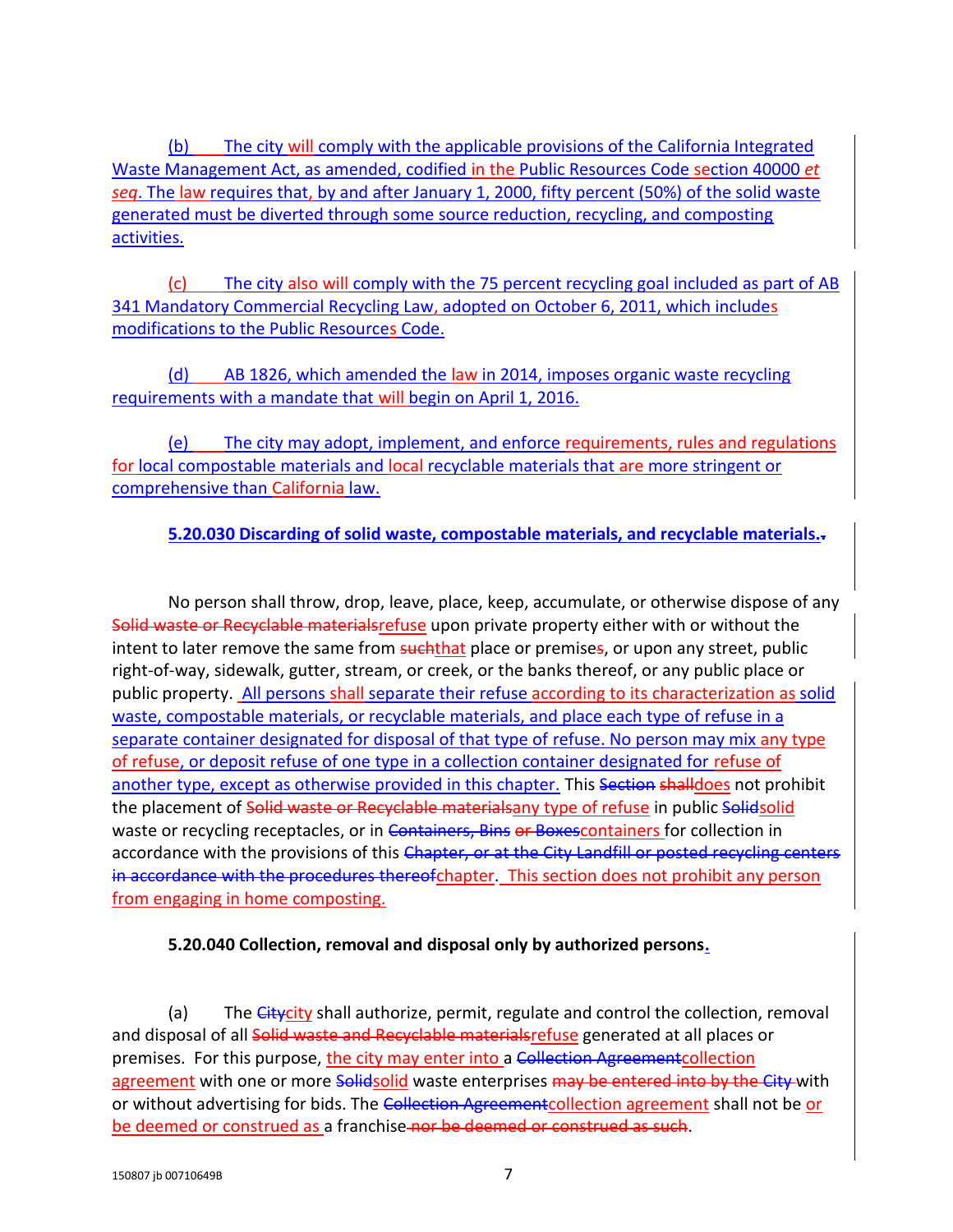(b) Notwithstanding any permit issued by any other governmental agency authorizing the collection of Solid waste or Recyclable materialsany type of refuse, no person other than a person with a Collection Agreementcollection agreement, or his or her its duly authorized agents or subcontractors, as provided in Section 5.20.070, shall negotiate or contract for, undertake to receive, collect, remove, transport, or dispose of any Solid waste or Recyclable materialstype of refuse from within the CityPalo Alto for a fee, service charge or other consideration therefor, except as specifically provided herein.

(c) No person shall interfere in any manner with the lawful operations of the Collectorcollector or the Collector'sits duly authorized agents or subcontractors.

(d) Except as otherwise provided in this Chapterchapter, each Residential residential householder and Commercial/industrialcommercial business owner shall utilize the services of the Collectorcollector for the collection of Solid waste and Recyclable materialsrefuse from the Residentialplace or premises or Commercial/industrialcommercial premises held or occupied by such that owner or occupant and shall pay the fees for such services, the fees as approved by the City Councilcouncil. No Residentialresidential householder or Commercial/industrialcommercial business owner shall enter into an agreement for with a solid waste enterprise for the collection of agreement for Solid waste or recyclable materialsrefuse handling services with any person, firm, or corporation other than the Collector, except as otherwise provided in this Chapterchapter.

#### **5.20.050 No Unauthorized Bins, Boxes, or Containers.**

(a) Except as expressly authorized by this Chapterchapter 5.20, no person other than a Collectorcollector may place a Bin, Box or Containercontainer within the CityPalo Alto.

150807 jb 00710649B 8 (b) The  $Gitycity$  shall notify, in writing, any person who violates this Section 5.20.050that the prompt and permanent removal of suchthe Bin, Box or Containercontainer from the place or premises is required. The *Citycity* shall deliver *suchthe* written notice by posting a copy of the notice prominently upon the Bin, Box, or Containercontainer. If the Bin, Box, or Container container is identified withby the name and telephone number of the solid waste enterprise servicing it, as required by Section 5.20.130(e), the Citycity shall also endeavor to contact the enterprise by telephone. The Failurefailure of the city to notify telephonically the owner of the presence of the container at the place or premises telephonically-shall not invalidate the notice. The *Citycity* may impound or cause to be impounded any such Bin, Box or Containercontainer if the same is not permanently removed from the place or premises within the time set forth in the notice, which time shall be not less than twenty-four  $(24)$ -hours after the posting of the notice, or not less than six  $(6)$  business hours after the telephonic notification, if any notice is provided. For purposes of this Section-5.20.050, "business hours" shall means the hours of between 7:00 a.m. to and 6:00 p.m., Monday through Saturday. Any person who violates this Section 5.20.050 shall be liable to the Citycity for all fines and charges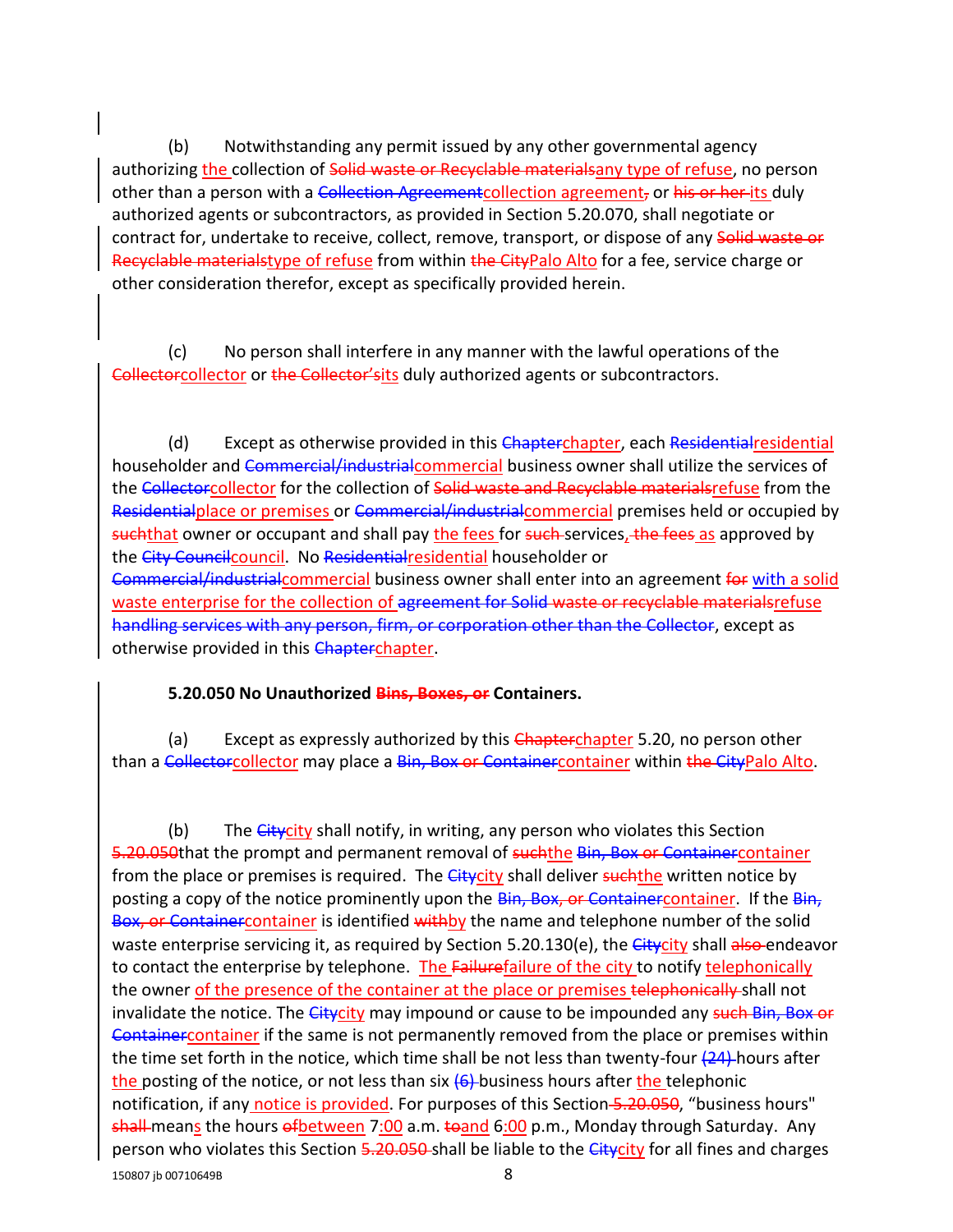levied in connection with the collection, transportation, storage and handling of suchthat Bin, Box or Containercontainer by the Citycity. The Bin, Box or Containercontainer impounded by the Citycity shall be retrieved by the owner or his or her representative immediately after all applicable fines and charges have been paid. The City Managercity manager may delegate to the Collectorcollector the authority to impound any unauthorized Bins, Boxes, and Containers container and to collect the fines and charges levied by the Citycity.

 $(c)$  Upon posting of a written notice of violation upon the unauthorized  $\frac{sin, Box}{}$ Containercontainer, the customerperson using the unauthorized Bin, Box or Containercontainer shall immediately cease placing Solid waste and Recyclable materials refuse therein.

### **5.20.060 Contracting for special hauling services.**

(a) Any owner,  $-$  occupant or tenant of any place or premises may contract with the Collectorcollector or his or her its duly authorized agents or subcontractors, as provided in Section 5.20.070, but not otherwise, for special hauling services for the collection, removal and disposal of Solidsolid waste in excess of the regular services provided by the Collectorcollector.

### **5.20.070 Use of agents or subcontractors by the collector.**

### (a)

The *Citycity* may provide in any written contract entered into pursuant to Section 5.20.040(a) that the Collectorcollector may designate, in writing, one or more agents or subcontractors who may collect, remove, and dispose of such Solidsolid waste or construction and demolition waste as may be in excess of the regular collection made by the Collectorcollector, subject to the limitations set forth in the Collection Agreementcollection agreement.

### **5.20.080 Number of solid waste containers required.**

(a) Ho personall persons owning or occupying any place or premises where Solidsolid waste is created, produced or accumulated shall subscribe and pay for this type of refuse service and shall subscribe and pay forfail to procure a sufficient number of cContainers sufficient to hold all Solidsolid waste created, produced or accumulated at or on the place or premises during a one-week period, unless a more frequent different frequency collection schedule has been approved or directed pursuant to this Chapterchapter.

(b) Every place or premises shall receive Solid waste service at the automatic service level, unless a person who is duly authorized to represent the place or premises selects a different service level which meets the requirements of this Section. The following automatic service levels shall apply for new customers: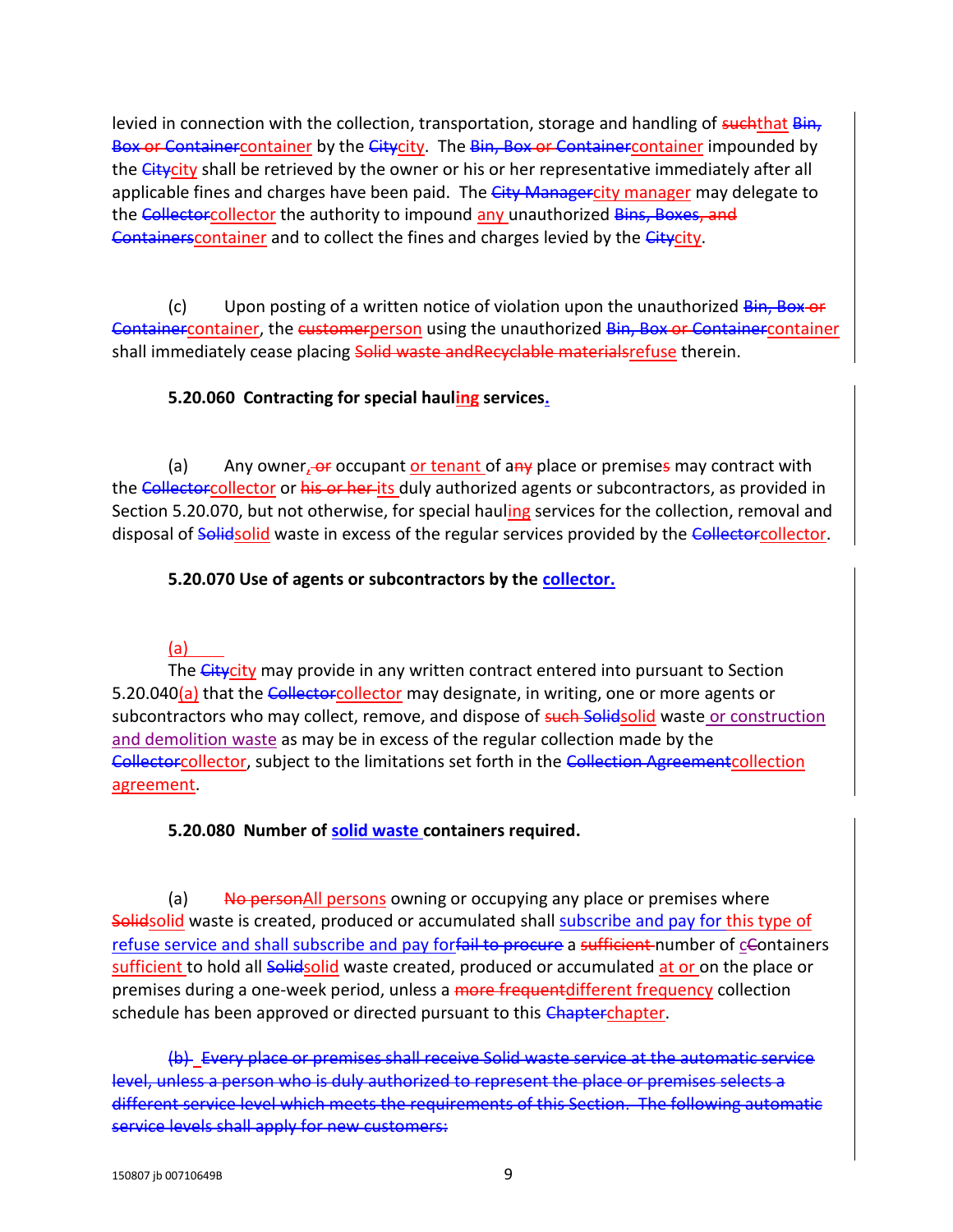(1) Single family residential users: one Standard container;

(2) Two-family dwellings, three-family dwellings, apartment houses and multiple dwelling buildings: one Standard container per dwelling unit; and

(3) Motel, hotel, trailer park or mobile home park: one Standard container per dwelling unit or space.

(4) Manufacturing, commercial or institutional establishments: two Standard containers.

(c) In determining the sufficiency of the number of Containers required for any of the following places or premises, the following minimum standards shall apply:

(1) Single family residential users: one Mini-can container;

 $\left(4\right)$  Two-family dwellings, three-family dwellings, apartment houses and multiple dwelling buildings: one Mini-can container per dwelling unit;

Motel, hotel, trailer park or mobile home park: one Standard container per dwelling unit or space; and

(4) Manufacturing, commercial or institutional establishments: one Standard container.

(b) The charges for solid waste collection service rendered or made available shall be paid for all periods of time during which the place or premises is occupied, regardless of whether or not the owner, occupant or tenant has any solid waste to be collected on any particular collection date during such occupancy. Occupancy shall be presumed unless evidence is presented to the city that gas, electric and water utility services were not provided to the place or premises during such periods. If any place or premises remains unoccupied, the person owning, occupying or renting or leasing the place or premises will be responsible for paying an "unoccupied premises" rate adopted by resolution. Nothing in this Section bars an arrangement or the continuation of an arrangement, by which payments for solid waste collection service are made by an owner, occupant or tenant, or any agent or other person, on behalf of the owner, occupant or tenant. The arrangement will not affect the obligation of the owner, occupant or tenant to pay for solid waste collection service as provided herein.

(d) Unless otherwise approved by the Director pursuant to rules and regulations prescribed by the City: Standard containers shall not exceed sixty pounds or twentykilograms in weight when filled with Solid waste for collection, removal and disposal; Mini-can itainers shall not exceed forty pounds or eighteen kilograms in weight when filled with Solid waste for collection, removal and disposal; and Standard containers or Mini-can containers used for Yard trimmings shall not exceed forty pounds or eighteen kilograms in weight when filled for collection, removal and disposal.

**5.20.090 Collection and Ownership of Recyclable Materials – Residential Premises.**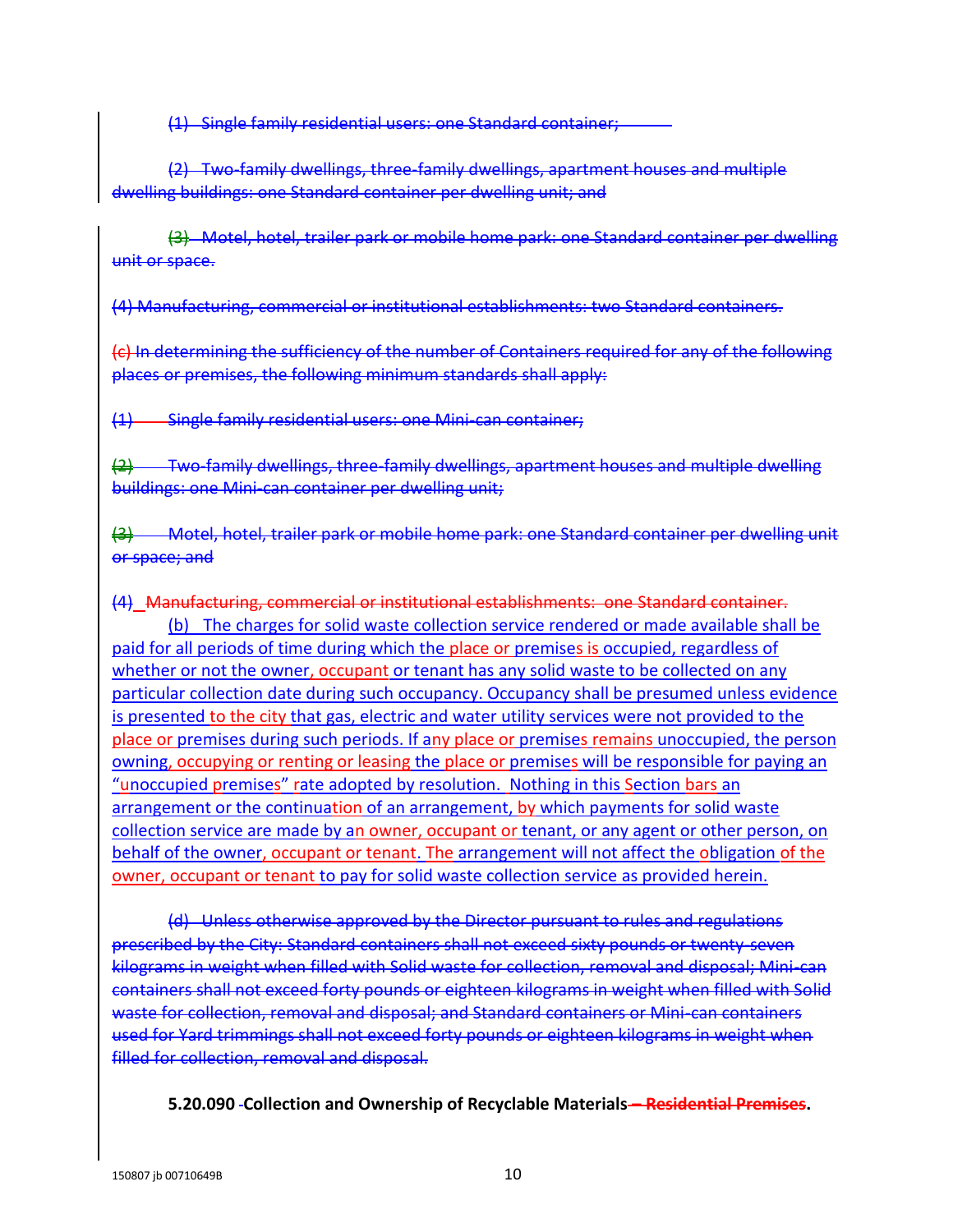(a) The City shall provide a program for the collection of Recyclable materials from Residential premises. For the purposes of this Section, Recyclable materials includes Yard trimmings and any other similar materials designated by the Director. All persons owning or occupying any place or premises where recyclable materials are created, produced or accumulated shall subscribe and pay for this type of refuse services and shall subscribe and pay for a number of containers sufficient to hold all recyclable materials created, produced or accumulated at the place or premises during a one-week period, unless a different frequency collection schedule has been approved or directed pursuant to this chapter.

(b) Recyclable materials placed for curbside residential recycling collection in or outside of a container shall become the property of the city collectorat the time of placement at the curb or other designated location for collection in or outside of the container. The Collectorcollector shall have the exclusive right to collect such the Recyclablerecyclable materials, unless the collection agreement specifies a different arrangement.

(c) The disposal of solid waste and compostable materials in containers designated for the collection of recyclable materials is prohibited. Recyclable materials that are placed in a recyclable materials container for collection by the collector must be free of solid waste and compostable materials.

(c) If Recyclable materials placed for curbside residential recycling collection are not collected as part of the City<sup>p</sup>s program for residential recycling collection, the person who placed the Recyclable materials for curbside residential recycling collection is entitled to receive a written explanation pertaining to the failure of the Collector to collect and dispose of the Recyclable materials. It shall be the responsibility of the person who places the Recyclable materials for residential recycling collection to remove the Recyclable materials within twentyfour hours of receipt of the explanation. The Collector is expressly authorized to reject Recyclable materials that are not free of all but incidental amounts of putrescible solid and semisolid wastes, or that are not free of Hazardous Wastes.

#### **5.20.100 Collection and Ownership of RecyclableCompostable materials – Commercial/industrial premises.**

(a) The City shall provide a program for the collection of Recyclable materials from Commercial/industrial premises.

(b) When Recyclable materials are placed in Bins, Boxes, or Containers that the City or the Collection provide for the collection of Recyclable materials, such Recyclable materials shall become the property of the City or the Collector, as the case may be. The City or the Collection shall have the exclusive right to collect Recyclable materials from such Bins, Boxes, Containers.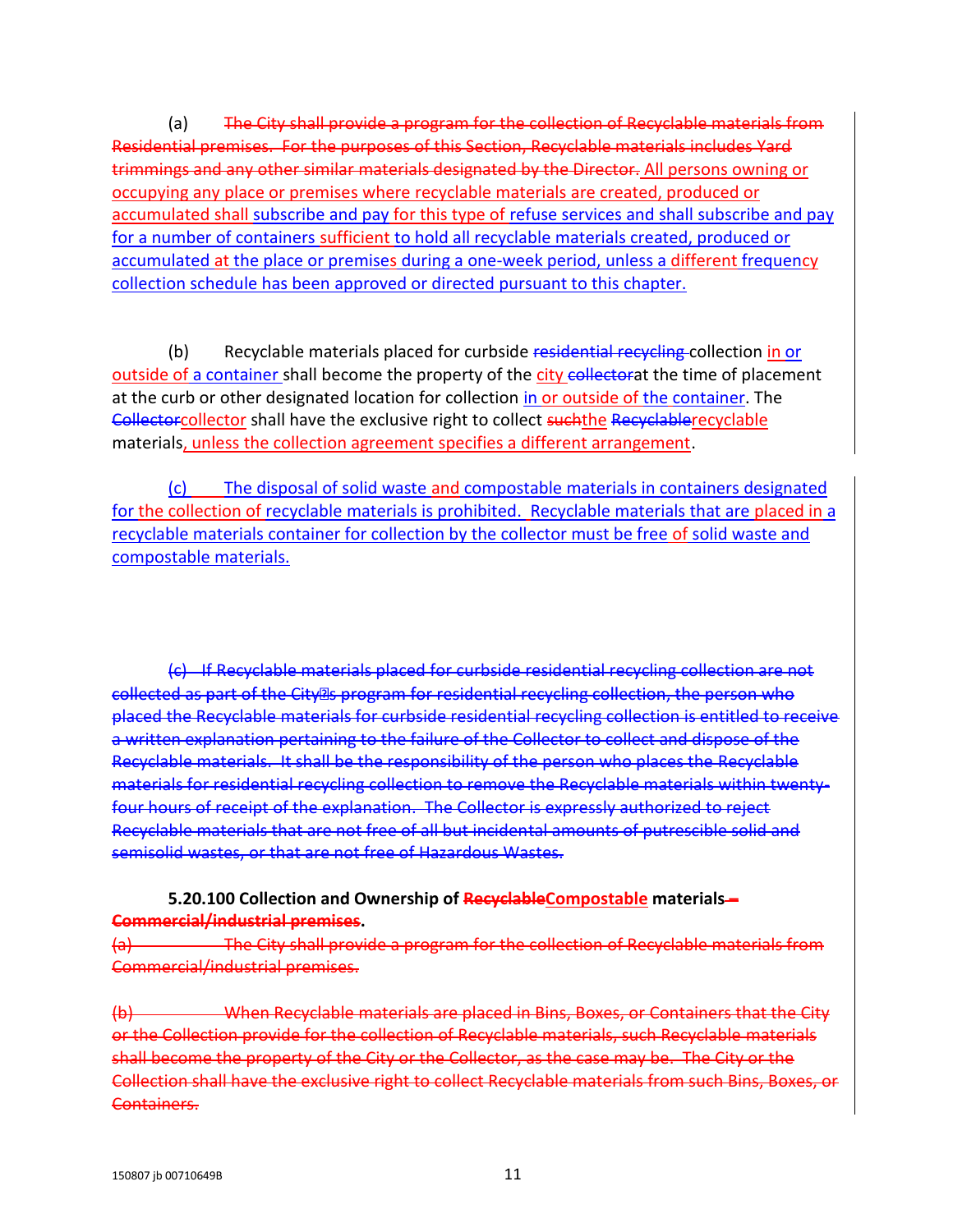(a) All persons owning or occupying any place or premises where compostable materials are created, produced or accumulated shall subscribe and pay for this type of refuse services and shall subscribe and pay for a number of containers sufficient to hold all compostable materials created, produced or accumulated at the place or premises during a one-week period, unless a different frequency collection schedule has been approved or directed pursuant to this chapter.

(b) Compostable materials placed for curbside collection in a container shall become the property of the city at the time of placement at the curb or other designated location for collection of the container. The collector shall have the exclusive right to collect the compostable materials, unless the collection agreement specifies a different arrangement.

(c) On or after April 1, 2016, all commercial premises, at which 8 cubic yards or more of solid waste is subscribed per week, multifamily properties, and food service establishments shall subscribe and pay for a number of containers sufficient to hold compostable materials created, produced or accumulated at or on the places or premises during a one-week period, unless a different frequency collection schedule has been approved or directed pursuant to this chapter.

(d) On or after January 1, 2017, all commercial premises, where 2 cubic yards or more of solid waste is subscribed per week, shall subscribe and pay for a number of containers sufficient to hold compostable materials created, produced or accumulated at or on the place or premises during a one-week period, unless a different frequency collection schedule has been approved or directed pursuant to this chapter.

(e) On or after January 1, 2018, all commercial premises, at which solid waste is subscribed per week, shall subscribe and pay for a number of containers sufficient to hold compostable materials created, produced or accumulated at or on the place or premises during a one-week period, unless a different frequency collection schedule has been approved or directed pursuant to this chapter.

(f) The city may direct the collector to audit individual solid waste streams generated at commercial premises to determine the owner, occupant or tenant's compliance with this section.

### **5.20.105 Contamination of containers**

(a) No person subscribing to refuse service shall dispose or permit the disposal of solid wasteor in a container designated for the collection of recyclable materials and/or compostable materials. The person shall remove any solid waste deposited in the recyclable materials and/or compostable materials container before the collection of the recyclable materials and/or compostable container occurring that week.

(1) The collector will notify any person who occupies commercial premises whenever the city or the collector determines the recyclable materials and/or compostable materials container of that person is contaminated with solid waste and the waste must be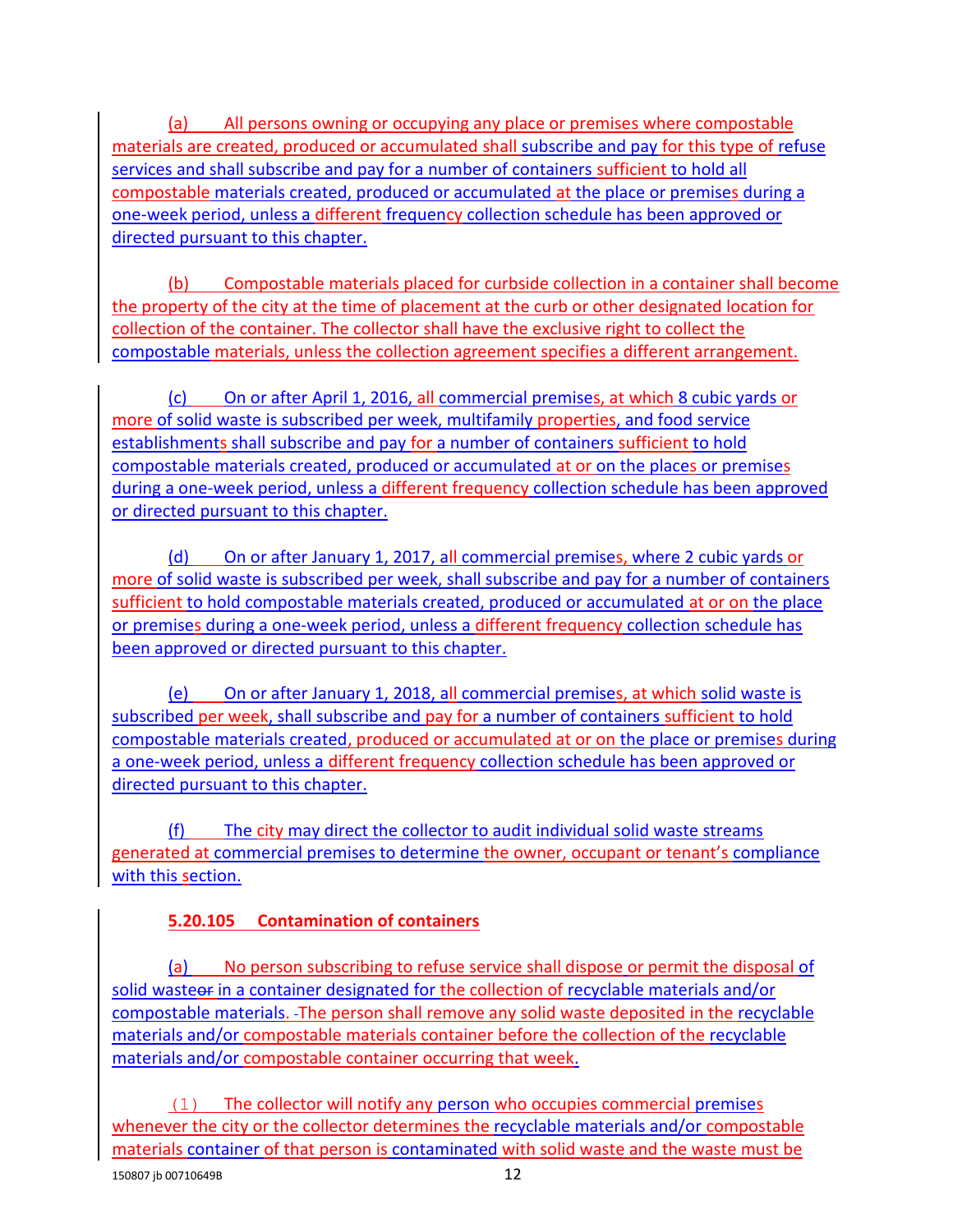removed. After the person removes the solid waste from the recyclable materials and/or compostable materials contained, the collector will return to the commercial premises to service the container and the person occupying the commercial premises will be charged a "return trip" fee specified in the refuse rate schedules.

(2) If the person occupying the commercial premises does not remove the waste from the recyclable materials and/or compostable materials container by the scheduled pick-up date, the container will be serviced at the next business day and the person occupying the commercial premises will be charged both an "extra solid waste pick-up" fee and a "return trip" fee in addition to the refuse charges that apply to the level of service subscribed by the person occupying the commercial premises. The extra solid waste pick-up fee shall be determined according to the size of the contaminated compostable materials container and the established rates approved by the city.

(3) The fees outlined in 5.20.105 (a)(1 - 2) will also apply if recyclable materials are placed in containers designated for compostable materials and if compostable materials are placed in containers designated for recyclable materials.

(4) On or after July 1, 2021, a person placing recyclable materials and/or compostable materials in containers designated for solid waste will be subject to a "contamination" fee.

(5) A person occupying residential premises will not be subject to a "return trip" fee, an "extra solid waste pick-up" fee, or a "contamination" fee. A multifamily property will not be subject to a "return trip" fee or an "extra solid waste pick-up" fee if owners or managers of the multifamily property can demonstrate compliance with Section 5.20.108 to the satisfaction of the director.

(b) No commercial grease or cooking oil shall be disposed of in a compostable materials container.

**5.20.108 Requirements for owners or managers of multifamily properties and commercial premises.**

(a) The owner or manager of any multifamily property or commercial premises must provide a level of refuse service sufficient to contain the refuse generated by the owners, occupants, tenants, employees, contractors, and customers of the property or premises.

(b) The owner or manager of any multifamily property or commercial premises must provide the number and type of containers at the property or premises sufficient to make the source separation of refuse convenient for the owners, occupants, tenants, employees, contractors, and customers of the property or commercial premises.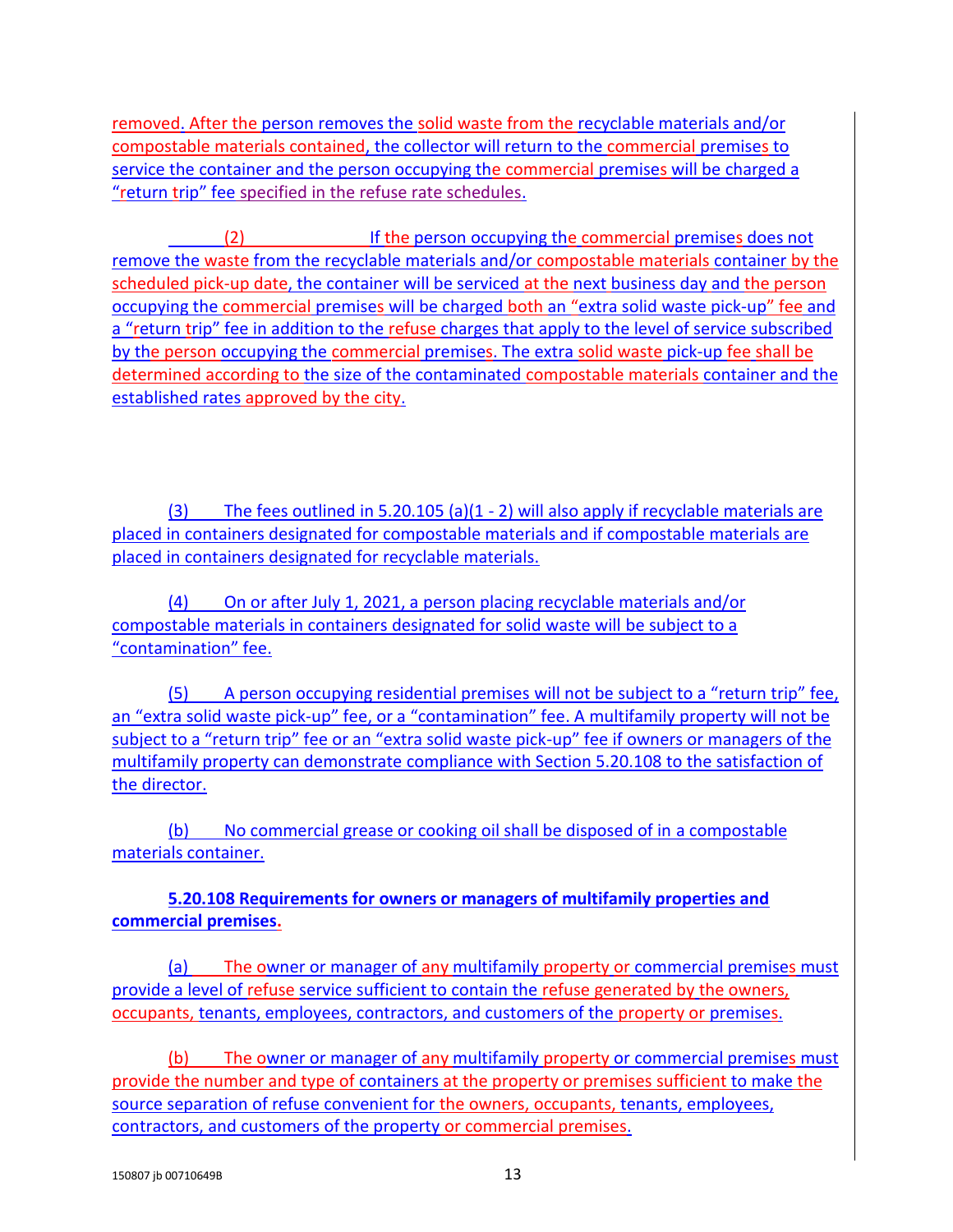(c) The three types of containers shall:

(1) Be appropriate in number and size with respect to the quantity of solid waste, compostable materials, and recyclable materials anticipated to be generated at the property or premises;

(2) Bear appropriate signage and be color -coded – blue containers for recyclable materials, green containers for compostable materials, and black containers for solid waste – to identify the type of refuse to be contained and meet any additional design criteria established by the city; and

(3) Be placed as close together as practicable to provide equally convenient access to users.

(d) The owner or manager of any multifamily property or commercial premises shall provide information or training for new occupants, tenants, employees and contractors, including janitors, on the manner of source separation of solid waste, compostable materials, and recyclable materials. The owner or manager shall provide information or train current occupants, tenants, employees and contractors at least once per calendar year.

(e) The owner or manager of any commercial premises or their contractor shall collaborate with on-site janitors to create effective source separation programs.

(f) The use of public solid waste, recycling, or composting receptacles by any commercial premises is prohibited.

### **5.20.109 Requirements for special events**

(a) The promoter or coordinator of a special event held in Palo Alto must provide a level of refuse service sufficient to contain the refuse generated at the special event.

 (b) The promoter or coordinator shall provide containers at appropriate locations at the special event to facilitate the source separation of solid waste, compostable materials, and recyclable materials by event employees, vendors, and attendees.

(c) The three types of containers shall:

(1) Be appropriate in number and size with respect to the quantity of solid waste, compostable materials, and recyclable materials anticipated to be generated at the property or premises;

(2) Bear appropriate signage and be color-coded – blue containers for recyclable materials, green containers for compostable materials, and black containers for solid waste – to identify the type of refuse to be contained and meet any additional design criteria established by the city; and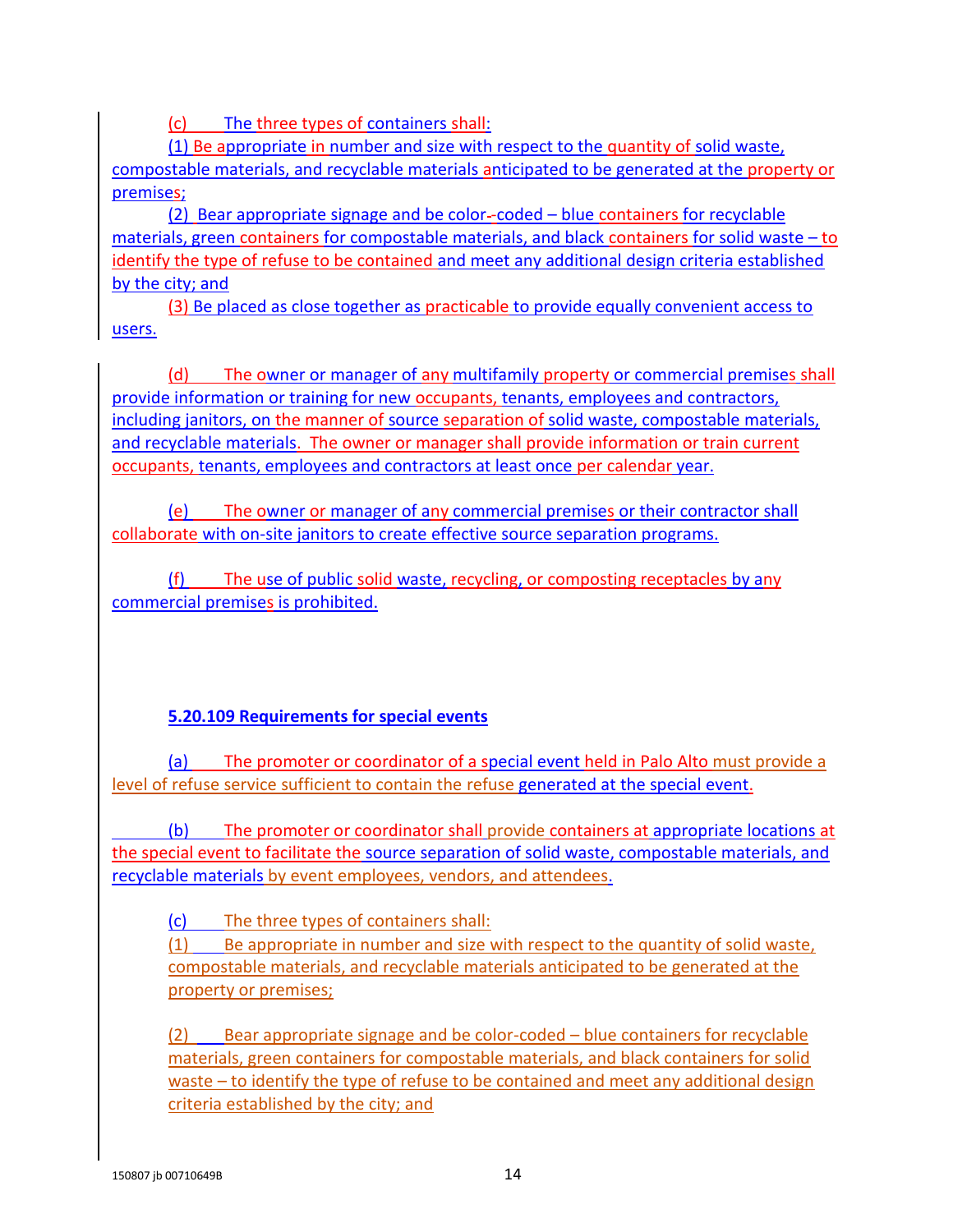(3) Be placed together as a waste station to provide equally convenient access to users. No individual containers shall be allowed.

 $(d\epsilon)$  If the promoter or coordinator determines that vendor booths at the special event will require refuse containers, the vendors shall receive from the promoter or coordinator a set of refuse containers that bear appropriate signage and are color -coded to identify the type of waste to be contained.

(e) A special event vendor shall be required to:

(1) -Sell items in containers that are reusable or are either recyclable materials-based or compostable materials-based;

(2) Provide drinks and condiments, including, without limitation, sugars, ketchup, mustard, and salad dressings, in bulk supplies instead of in individual packages and servings;

 $\overline{a}$  (3) Use only compostable materials-based utensils if utensils are necessary to consume food or drink; and

 $\overline{a}$ (4) ----------Not use or permit the use of single use merchandise bags and expanded polystyrene or Styrofoam™ items.

(g) The promoter or coordinator shall provide information or training for special event staff and vendors on the manner of source separation of solid waste, compostable materials, and recyclable materials. For recurring special events, the promoter or coordinator shall provide information or train the vendors at least once a year.

(i) The use of public solid waste recycling or composting receptacles at special events is prohibited. The promoter or coordinator shall remove or cover all public solid waste recycling or composting receptacles to prevent their use during the special event.

### **5.20.110 Exclusions.**

 $\overline{a}$ 

150807 jb 00710649B 150807 jb 00710649B (a) Residential Householder Exclusion. No provision of this Chapterchapter shall prevent a Residentialresidential householder from collecting and disposing of occasional loads of Solidsolid waste generated in or onat his or herthe Residential residential premises, or from composting Yard trimmingsat home, or from selling, donating or disposing of Recyclable materials or compostable materials generated in or on his or herat the Residential residential premises. The Containerscontainers provided by the Collectorcollector may not be used for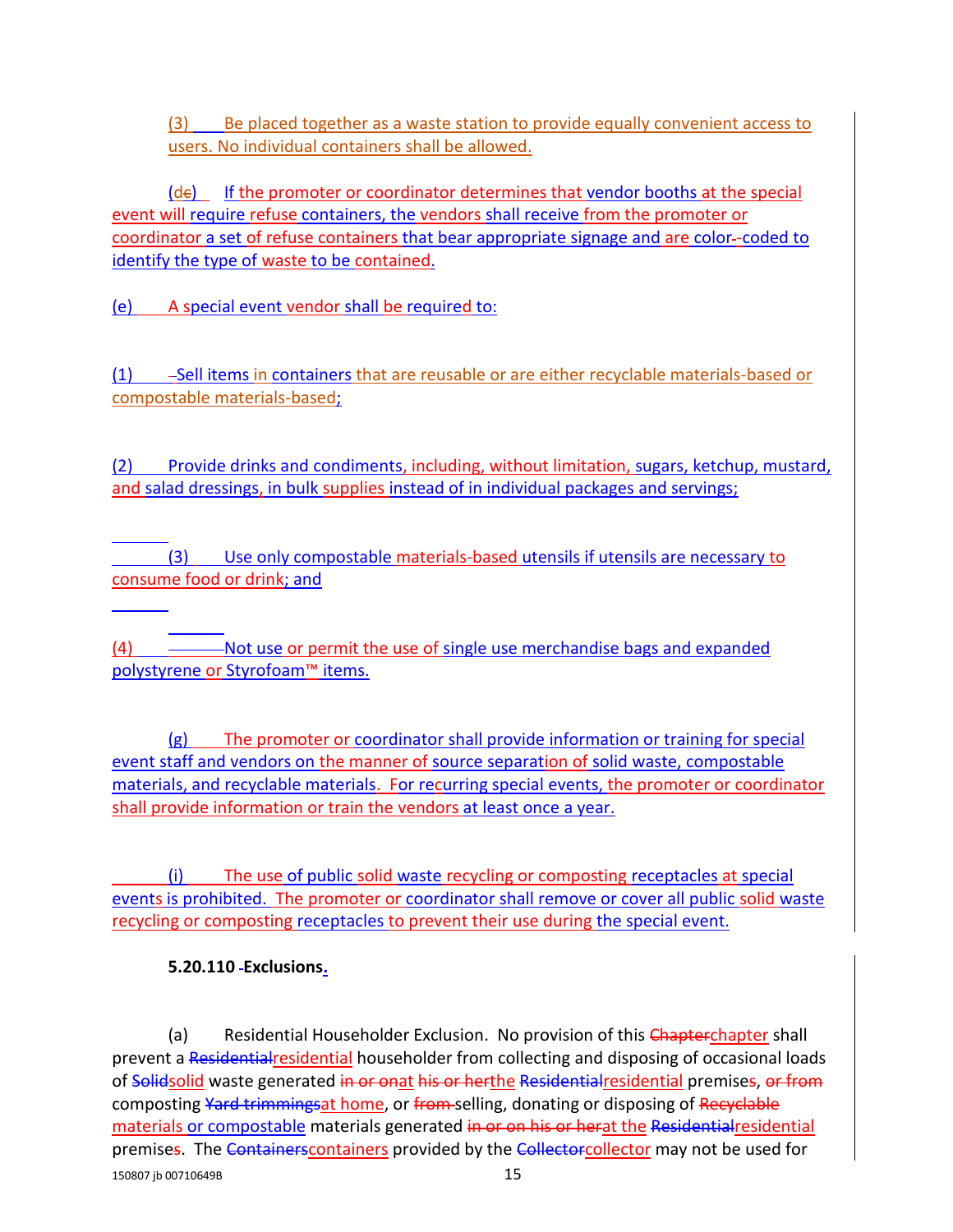activities authorized by this paragraph (a). Notwithstanding the foregoing, no Residential residential householder shall employ or engage any Solidsolid waste enterprise, other than the Collectorcollector, to haul or transport Solidsolid waste, compostable materials, or Recyclablerecyclable materials to a Disposaldisposal or processing facility. nor shall any No Residential residential householder may collect or dispose of Solidsolid waste generated elsewhere than in or on his or herat a location that is not the Residential residential premises.

(b) Gardener's Exclusion. No provision of this Chapterchapter shall preventbar a gardener, tree trimmer or other person engaged in a similar trade from collecting and disposing of grass cuttings, prunings, and similar materialyard trimmings not containing other Solidsolid waste whenever the collection and disposal are incidental to providing such the gardening, tree trimming or similar services.

(c) Commercial Source Separated Recyclable Materials and Compostable Materials.

(1) Commercial/industrial business owners shall retain the right to donate or sell Recyclablerecyclable materials and compostable materials, or to pay fees for services to Solid solid waste enterprises other than the Collectorcollector for the collection of particular Recyclablerecyclable materials and compostable materials, so long asprovided all the Recyclablerecyclable materials and compostable materials collected are Sourcesource separated single compostable materials and recyclable materials. Glass, tin, aluminum, and plastics can be collected as Source separated commingled recyclable materials. The Director may authorize, by written rules and regulations, collection of other recyclable materials as Source separated commingled recyclable materials. All recyclableRecyclable materials and compostable materials collected pursuant to this paragraph (c) mustshall be takentransported to a recycling compostable materials and recyclable materials facility achieving a diversion rate of 90 percent and where not more than ten percent of the materials are, and not disposed of in a landfill.

(2) Commercial *industrial* business owners shall demonstrate compliance with the provisions of this paragraph (c) uponat the request of the **D**director.

(3) The Citycity may require any recycler, junk dealer or other enterprise engaged in the business of buying and marketing Recyclablerecyclable materials and compostable materials to provide the Citycity with information pertaining to suchthe collection and, including without limitation, the amount of Recyclablerecyclable materials and compostable materials collected from within the City's-Palo Alto's territorial limits.

150807 ib 00710649B 16 and 16 (d) Collection of Source Separated Single Recyclable Materials. No provision of this Chapterchapter shall prevent a recycler, junk dealer or other enterprise, engaged in the business of buying and marketing **Sourcesource** separated single recyclable materials in the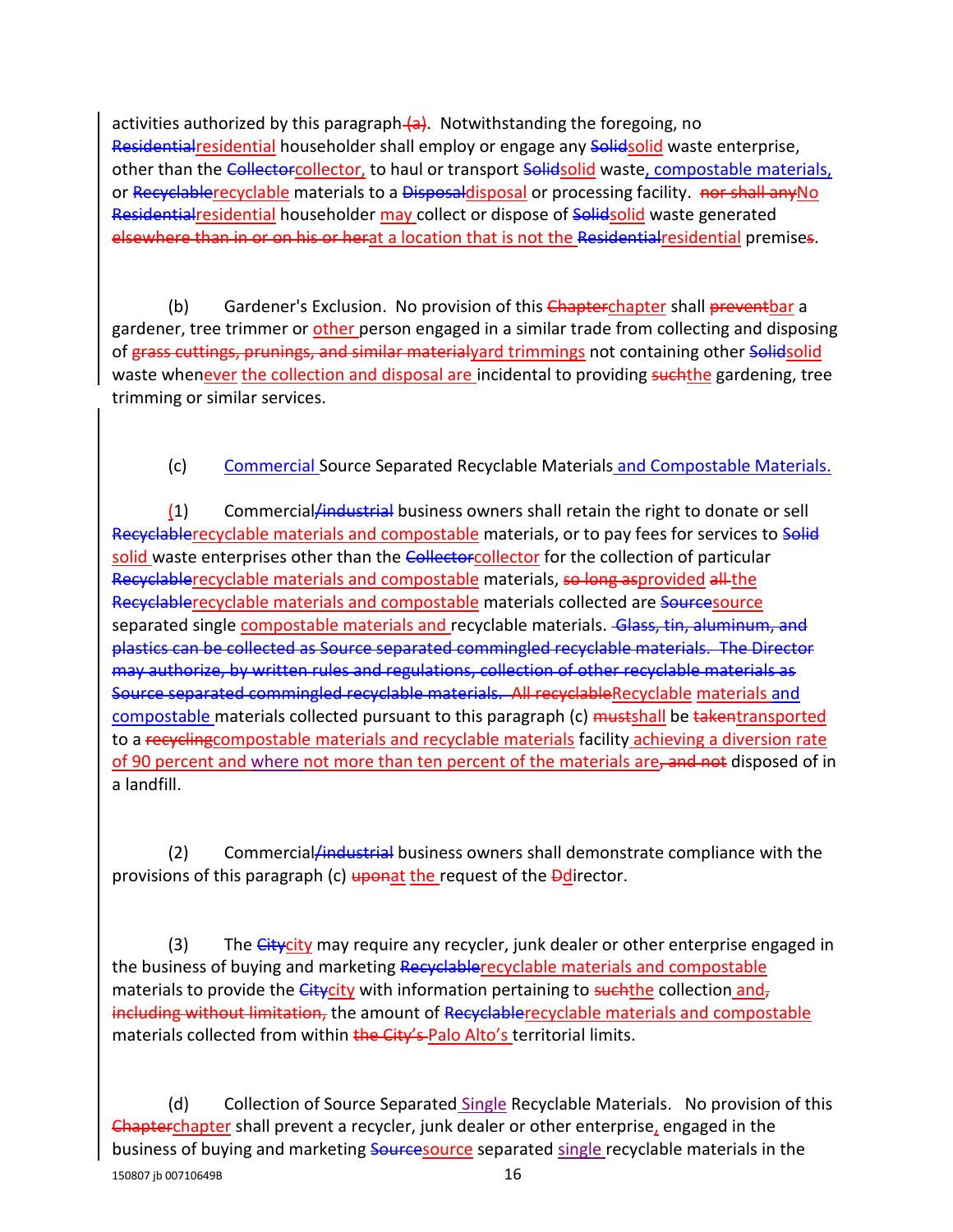stream of commerce and which buys such materials for marketing and not for disposition in a landfill or transfer station (as defined in Public Resources Code Section 40200), from buying Recyclablerecyclable materials for a monetary or other valuable consideration. ; nor shall any provision of this Chapter prevent suchA recycler, junk dealer or enterprise which buys suchrecyclable materials shall not be prohibited from removing and transporting suchthose materials to a destination for marketing in the stream of commerce.

(e) Renovation, Rebuilding, Repairs. No provision of this Chapterchapter shall prevent a Commercial/industrialcommercial business owner from arranging for any worn, spent, or defective equipment, or part thereof, used in such the commercial business and requiring renovation, rebuilding, recharging, regeneration or repair, to be picked up, renovated, rebuilt, recharged, regenerated or otherwise restored and repaired and returned to suchthat Commercial/industrialcommercial business owner;. nor shall any provision of this chapterChapter prevent anyAny person engaged in the business of renovating, rebuilding, recharging, regenerating, or otherwise restoring or repairing such the equipment or part thereof, is not prohibited from transporting the same from or returning it to the commercial business, or from removing, transporting or disposing of any such the equipment, or part thereof, replaced in connection with an equipment repair or service contract.

(f) Contractors' Exclusions. In addition to the authority granted by paragraph (c) of this Section 5.20.110, no provision of this Chapterchapter shall prevent a licensed general contractor having a under contract for the demolition or reconstruction of a building, structure, pavement, or concrete installation from marketing any saleable items salvaged from suchthe demolition or reconstruction, or from causing **suchthe** salvageable items or Construction construction or demolition waste to be removed and transported from the place or premises  $\frac{a}{a}$  which such waste is generated, pursuant to the provisions of the demolition or construction contract, subject to the following:

(1) Such The collection, removal and disposal activity shall be performed only by the licensed general contractor having theunder contract for the Constructionconstruction or demolition work that generated suchthe salvageable items or Construction or demolition waste, or by regularly employed personnel carried on the licensed general contractor's payroll records as an employee.

(2) For purposes of this paragraph (f), no Bins or Boxes container that areis detachable from the vehicle that delivereddelivers themthe materials to the Constructionconstruction or demolition site can be used.; and

(23) -All vehicles used in to carrying outfacilitate the such collection, removal and disposal activities shall be owned by or under the exclusive control of the licensed contractor general contractor and shall meet all of the requirements of this Chapterchapter and all other laws, statutes, rules, regulations and ordinances of the state of California and the *Citycity*. All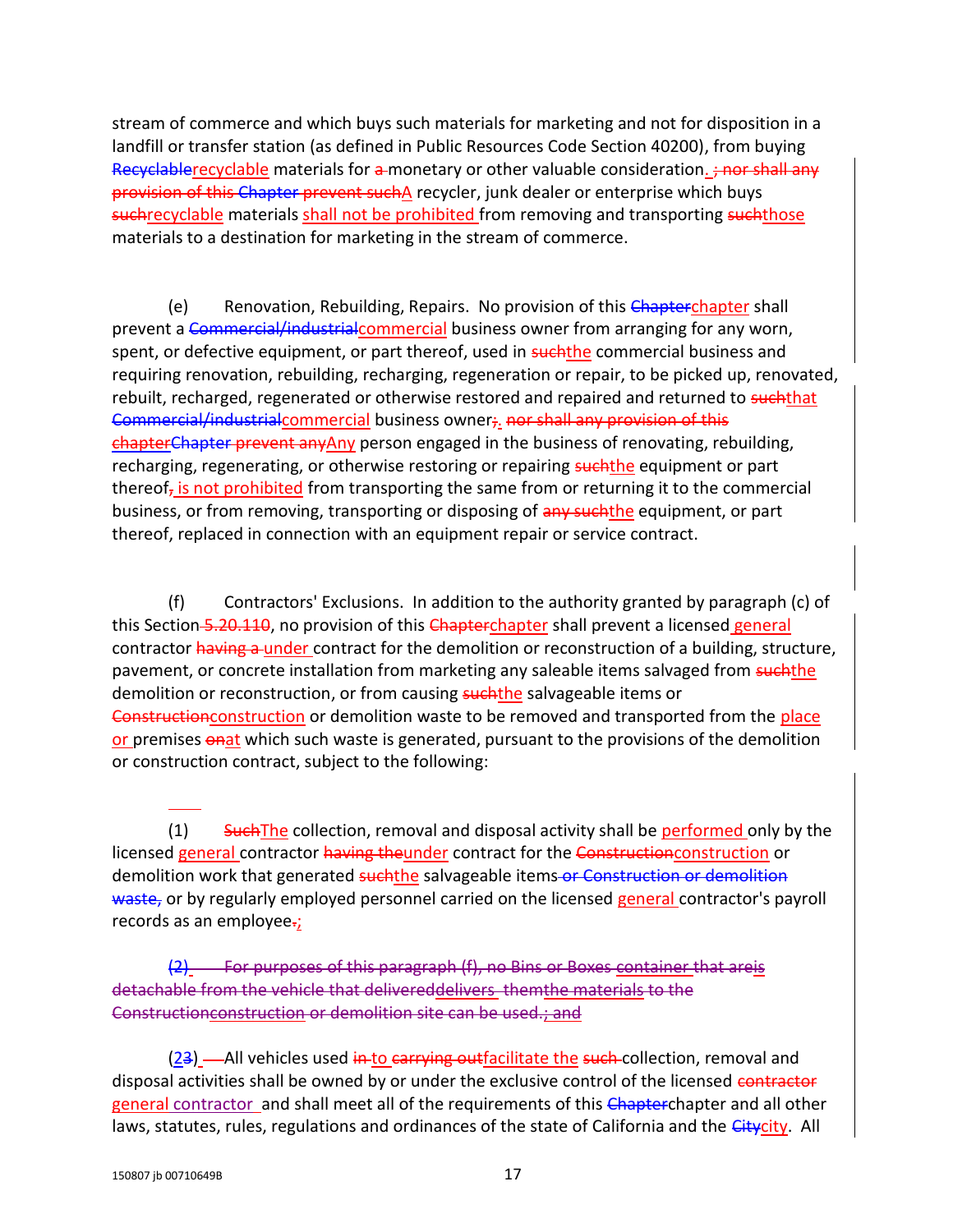vehicles shall be subject to inspection by and the approval of the Directordirector from time to time.

Reinforced Concrete Exclusion. In addition to the authority granted by paragraph (f) of this Section 5.20.110, nothing in this Chapterchapter shall prevent a Commercial/industrialcommercial business owner, Residentialresidential householder, or licensed general contractor from using a Solidsolid waste enterprise other than the Collectorcollector to dispose of reinforced concrete.

(gh) Document Destruction Service. No provision of this Chapterchapter shall prevent any person engaged in the business of destroying or disposing of secret, confidential or sensitive documents from transporting or disposing of such those documents, as a part of suchprovided the transport and disposal of the documents are incidental to the document destruction or disposal service.

 $(h_i)$  Self-Haul Exclusion. In addition to the authority granted by paragraph (a) of this Section, nothing in this Chapter shall prevent a Commercial/industrial business owner or Residential householder is not be prohibited from, on a regular basis, collecting and disposing of Solid waste generated in or onat their place or premises, in lieu of availing themselves of the services of the Collector. No Residential householder or Commercial/industrial business owner shall employ or engage any Solid waste enterprise, other than the Collector, to haul or transport such materialsthe solid waste to a Disposal or processing facility. Any Residential householder or Commercial/industrial business owner who pursuant to this paragraph (i) seeks to on a regular basis collect and dispose of **Solid** waste generated in or on at their premises, must shall first obtain a self-haul permitapproval from of the director City, and must comply with the procedures forapplicable to self-hauling that are to be adopted by the City Council by resolution.

 $(i)$  General Requirement. In all cases where the right to an exclusion pursuant to this Section is exercised, disposal shall be made at a **Disposal-disposal** or processing facility whichthat meets all applicable regulatory requirements. Any disposal by a person exempted under this Section shall not be relieved such person from of any obligation or liability imposed by this Chapterchapter or any other Citycity ordinance, resolution, rule or regulation for the payment of the minimum Solidsolid waste and Recyclablerecyclable materials disposal rates imposed pursuant to this Chapterchapter, or of rates for the use of the City Landfill, or of any other applicable rates or fees. Notwithstanding the foregoing, any person with a valid self-haul permit obtained pursuant to paragraph (i), and who does not use the **Solidsolid** waste collection services offered by the Collectorcollector, shall be exempt from the payment of the Solidsolid waste collection rates imposed for use of the services provided by the Collectorcollector.

<sup>(</sup>j) Backhauling Compostable Materials. A commercial business may opt out of the recyclable materials and compostable materials service levels required by this chapter,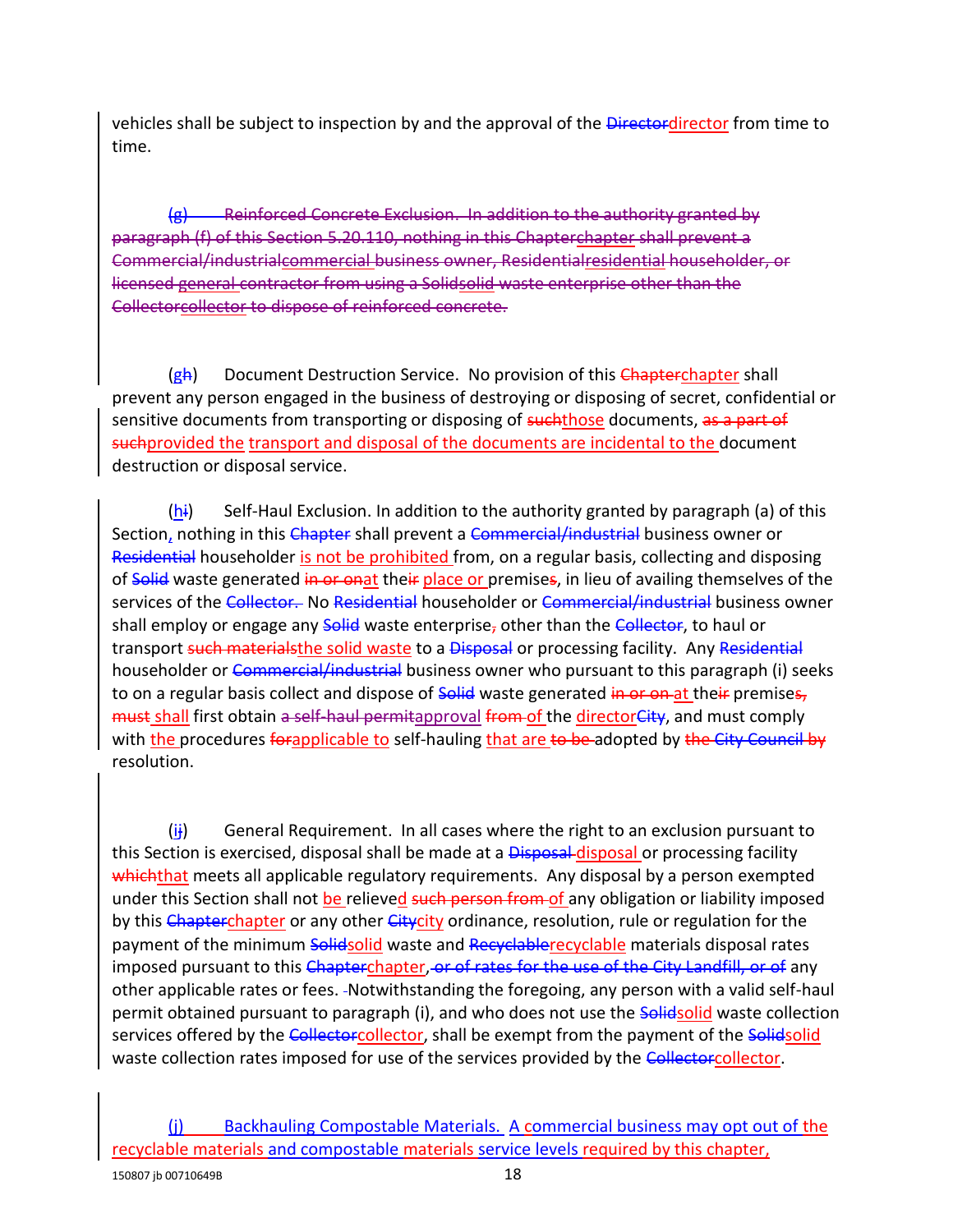provided that business verifies to the satisfaction of the director all recyclable materials and compostable materials generated on-site will be transported to a central facility to be later recycled or composted and not placed in a landfill.

(k) Space Limitations for Existing Structures. Any existing commercial business structure that lacks sufficient storage space for compostable materials or recyclable materials may be exempt from all or portions of this Section in accordance with the written rules and regulations established by the director. The *Dedirector*, in cases where space constraints are determined to exist, shall also evaluate the feasibility of shared container usage by contiguous businesses or multifamily property structures.

(l) De Minimus Exception. The director may waive any of the requirements of Sections 5.20.080, 5.20.090, and 5.20.100 applicable to a collection location if documentation satisfactory to the director, based upon rules and regulations, is provided to establish that the materials in any type of container, on an on-going basis is incidental to any other materials originating from that collection location.

### **5.20.120 Recycling storage design requirementsRefuse containers.**

The design of any new, substantially remodeled, or expanded building or other facility shall provide for proper storage, handling, and accessibility which will accommodate the Solid waste and Recyclable materials loading anticipated and which will allow for the efficient and safe collection. The design shall comply with the applicable provisions of Sections 18.22.100, 18.24.100, 18.26.100, 18.32.080, 18.37.080, 18.41.080, 18.43.080, 18.45.080, 18.49.140, 18.55.080, 18.60.080, and 18.68.170 of Title 18 of this Code.

(a) All types of refuse containers shall be kept in a sanitary condition with the lids closed or caps secured, except whenever they are being loaded or unloaded.

(b) Refuse containers suitable for residential places or premises shall be provided by the collector or the city. Any container shall be of a size based upon the subscription service level requested by the person responsible for the payment of charges therefor or as may be required by this chapter. Any container shall not be loaded with more than the quantity of materials that either can fit in the container with its lid closed or cap secured or is in excess of the weight limit marked on the container, when the lid is closed or the cap is secured. All containers for use at commercial premises shall be provided by or approved by the collector, except for industry-approved grease or cooking oil tallow containers that shall be provided by a designated tallow hauler.

(c) Refuse containers shall be collected by the collector whenever the containers are placed in a solid waste enclosure or at the authorized collection area. Collection may be made at another location upon approval of the director, based upon the subscription service level requested.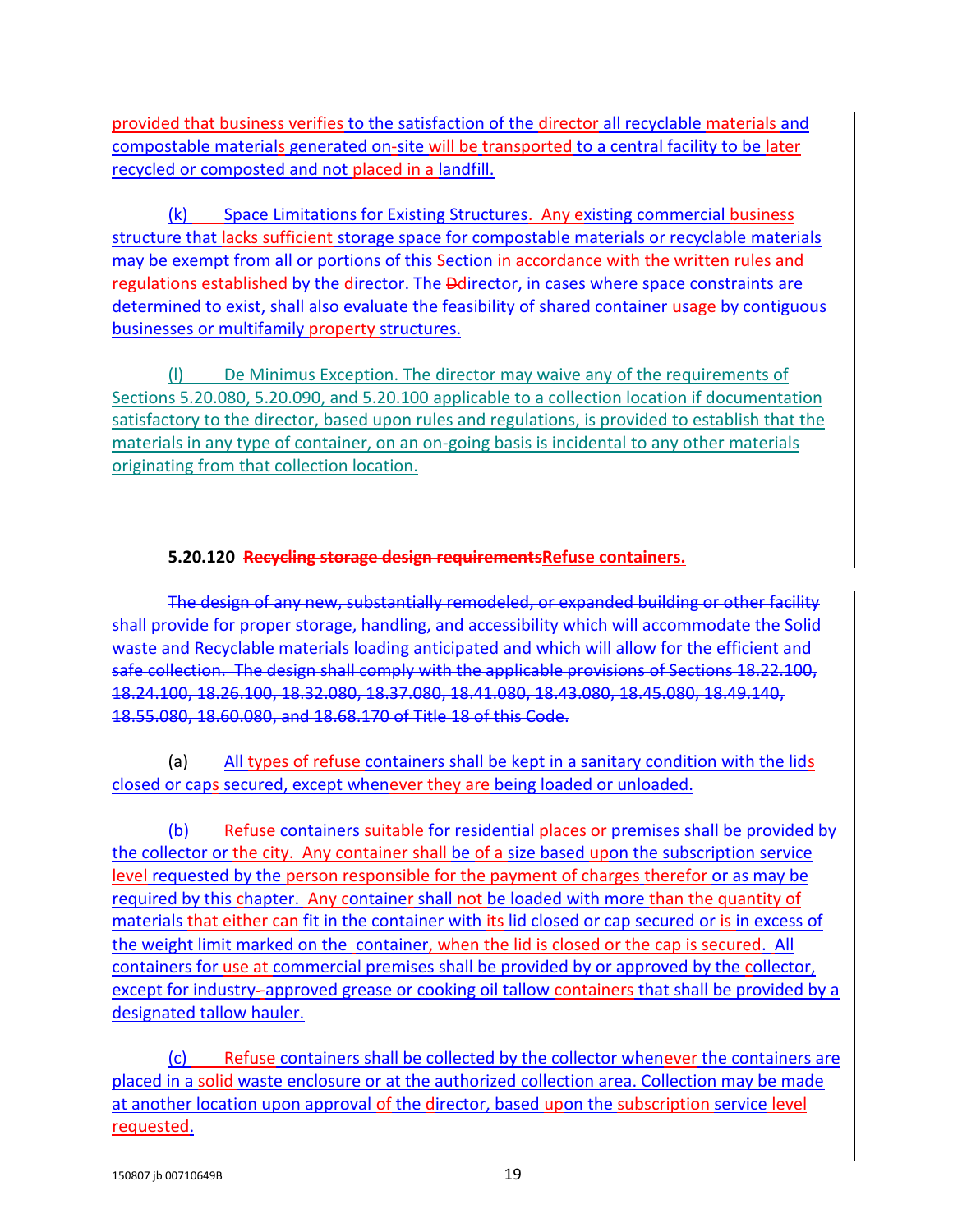**5.20.130 Maintenance and placementPlacement of Bins, Boxes, and Containerscontainers.**

(a) The Commercial/industrialCommercial business owners orand Residentialresidential householders, as the case may be, shall maintain their Bins, Boxes, and Containers oncontainers at their places and premises, and the areas in whichwhere they containers are located, in a good, usable, clean and sanitary condition, and shall ensure that the lids, caps or and covers on the Bin, Box, or Container is container are kept fully closed, and shall ensure that there is no litter underneath or surrounding the containers. -and that noNo Solid waste or recyclableRecyclable materials are refuse shall be placed outside of the Bin, Box, or Containercontainer. Boxes, and ContainersContainers shall at all times be keptmaintained by the commercial business owners and residential householders in a manner that will prevents leakage and, spillage and the escapeemission of odors. Commercial premises sharing receptacles placed outside of retail areas, must also share equally in the responsibility of emptying the receptacles so that they do not overflow and maintaining the area around the receptacles so that it is free of loose litter.

(b) The location or placement of *Bins, Boxes, or Containers* containers at any place or premises shall be subject to the approval of the Directordirector. Every Commercial/industrial commercial business owner shall provide a location onat the Commercial/industrialcommercial premises for the Bins, Boxes, and/or Containers containers they use, and shall keep the area in good repair.

(c) Any Collection Agreement collection agreement may provide for the rental of approved Bins, Boxes and Containers containers approved by the Collector collector to customers. The Collectorcollector shall be responsible for maintainingmaintenance of the rental Bins, Boxes and Containerscontainers in good and sanitary condition (ordinary wear and tear excepted) and shall repaint such the Bins, Boxes and Containers containers at a frequency as may be determined by the Citydirector. The Collectorcollector and the renter shall plan with the customerdetermine and agree upon the placement of the Bins, Boxes, and Containerscontainers in order to minimize traffic, aesthetics and other potential problemseffects that may be associated with their placement.

(d) Where a Bin, Box, or Container container is not rented from the Collectorcollector but is rented from another solid waste enterprise approved by the Citycity, the customer renter shall be responsible for ensuringensure that the Bins, Boxes, orContainerscontainer meets the same-standards of care, quality and upkeepmaintenance as are applicable to the Bins, Boxes, and Containers container supplied by the Collector collector. The renter shall procure the written standards or rules and regulations of the collector prior to renting from another solid waste enterprise.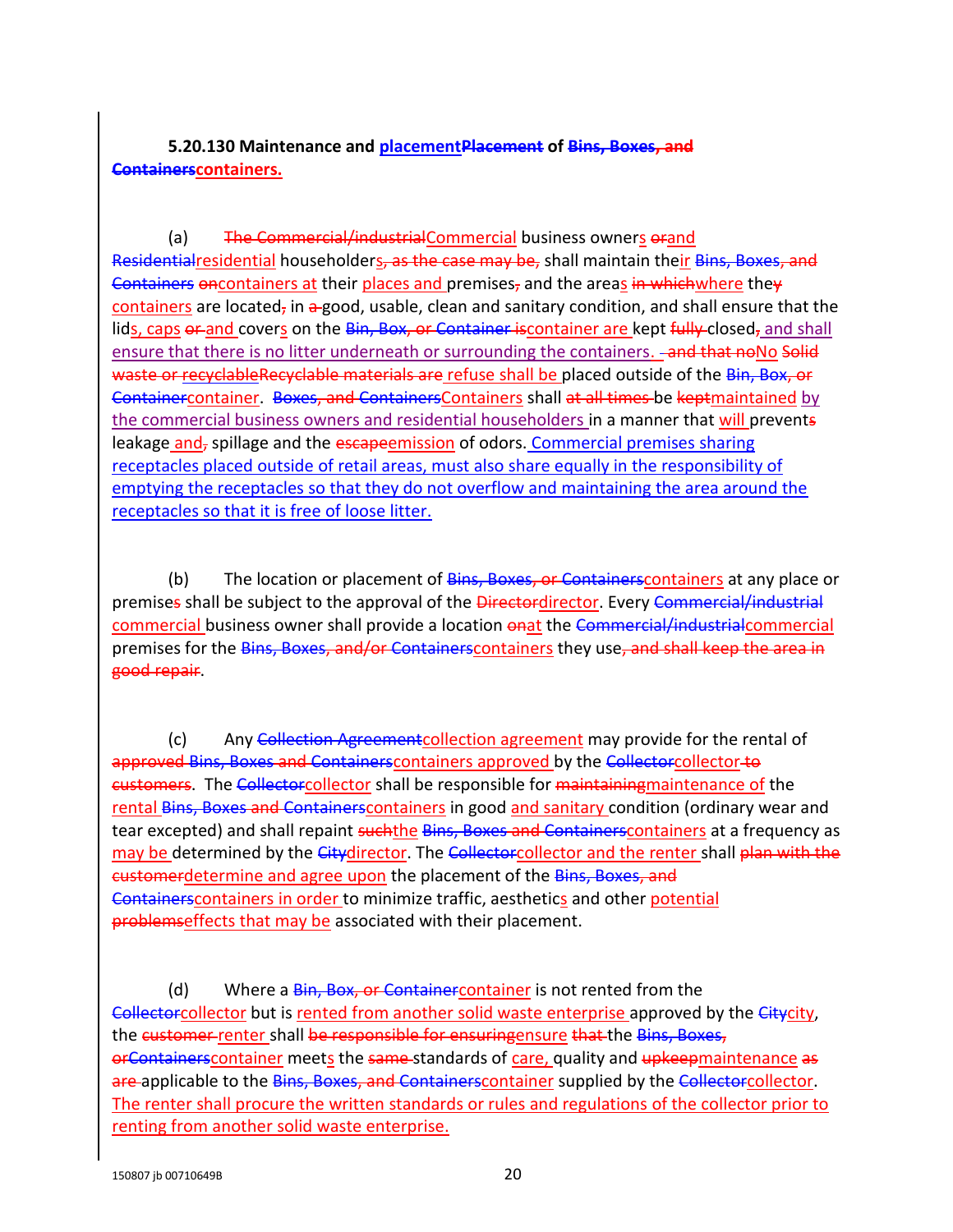(e) AllAny Bins, Boxes, and Containerscontainers of a one cubic yard or moregreater size shall be identified with the name and telephone number of the Collectorcollector or other solid waste enterprise servicing the Bins, Boxes, and Containerscontainer. The container shall be identified by the type of materials that can be deposited in the container.

#### **5.20.140 Frequency of Solid waste refuse collection.**

(a) The Collector collector or his or herits duly authorized agents or subcontractors shall collect Solid waste refuse from all Residential residential places or premises and Commercial/industrialcommercial premises within the City-Palo Alto at least once a week, unless the Directordirector authorizes a different frequency of collection as provided in Section 5.20.080, 5.20.090, 5.20.010 and [5.20.180.](http://www.amlegal.com/nxt/gateway.dll?f=jumplink$jumplink_x=Advanced$jumplink_vpc=first$jumplink_xsl=querylink.xsl$jumplink_sel=title;path;content-type;home-title;item-bookmark$jumplink_d=california(paloalto_ca)$jumplink_q=%5bfield%20folio-destination-name:)

### **5.20.150 Collection hours, quietness of collections, and collection of equipment.**

(a) Solid waste, and recyclable Recyclable materials Refuse collections shall be madecollected only between the hours of  $s$ ix6:00 a.m. and  $s$ ix6:00 p.m. in residential districts and at schools, churches, and commercial propertiespremises located in commercial or industrial districts adjacent to residential districts.

(b) Solid waste and Recyclable materials collectionsRefuse shall be collected only between the hours of 4:00 a.m. and 9:00 p.m. in commercial districts other than as indicated in subparagraph (a) above-shall be made between the hours of four a.m. and nine p.m., subject to suchany reasonable modifications of collection periods as the Directordirector may impose.

(c) All collections shall be made as quietly as possible. All trucks and equipment for Solid waste and eRecyclable materialsrefuse collection shall be operated in a manner that eomply complies with the provisionsnoise ordinance codified in Chapter 9.10, Title 9 of the Municipal Codethe municipal code. All unnecessarily noisy trucks or equipment for such collections are prohibited.

### **5.20.160 Litter, Spillage or leakage of Solid waste and Recyclable materialsrefuse**.

(a) All Solid waste and Recyclable materialstypes of refuse hauled by any person over public streets in the CityPalo Alto shall be securely tied and covered during hauling thereof so asin order to prevent litter and the leakage, spillage, scattering, or blowing or dropping of refuse of any type on to public streets. No person shall allow any Solid waste or Recyclable materials of any kind whatsoevertype of refuse to leak, spill, scatter, blow or drop from any vehicle operated on any public streets within the CityPalo Alto.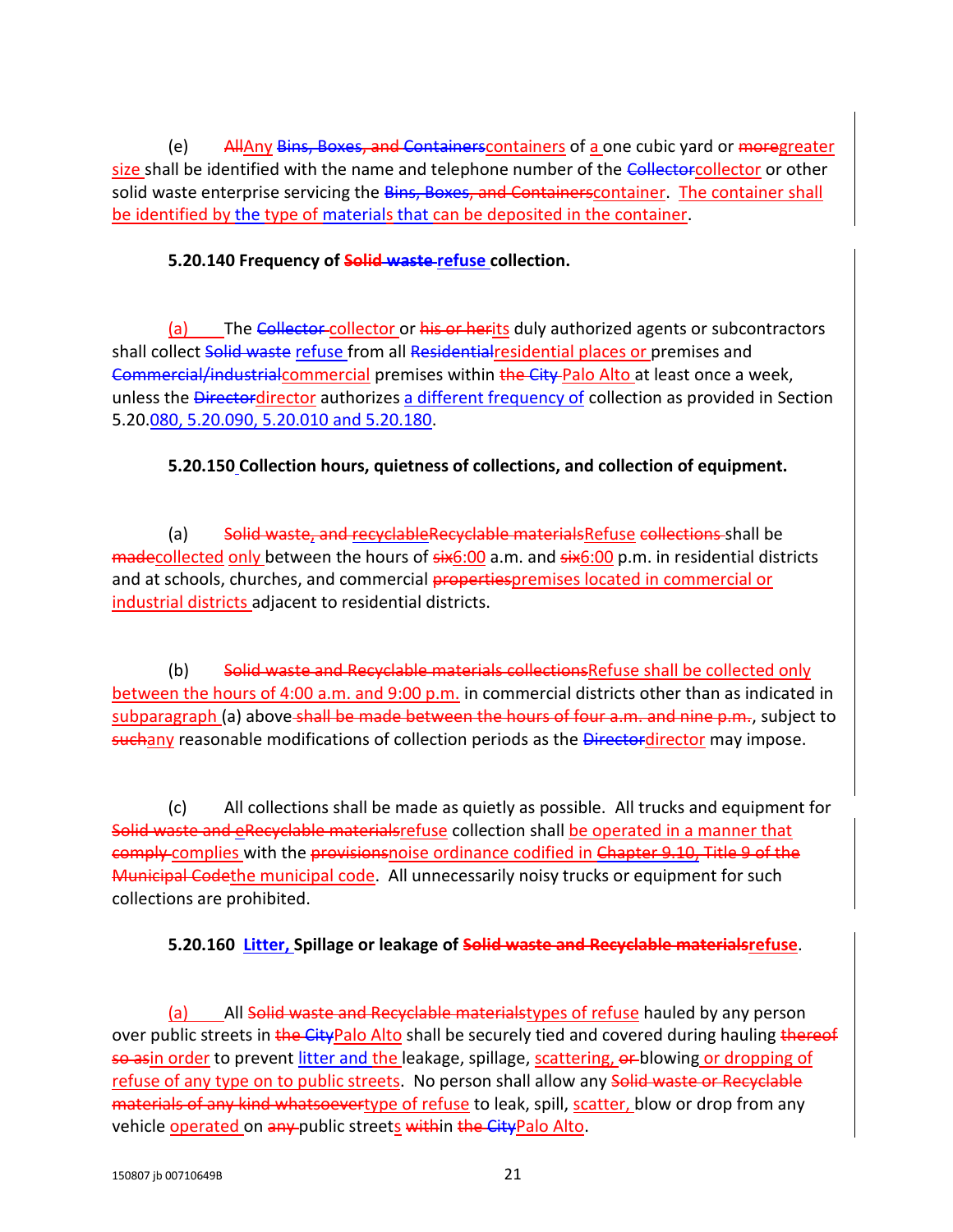#### **5.20.170 Special permits in hardship cases.**

(a) Upon a showing of hardship by the owner,  $\overline{\text{e}}$  reccupant or tenant of a place or premises, the Directordirector may issue or cause to be issued a special written permits authorizing a variance variations from with the provisions of this Chapterchapter yet the variance will be subject to the imposition of such terms and conditions as the or shedirector may deem necessary to protect the public health, and safety and welfare.

### **5.20.180 No Accumulation of Solid waste or Recyclable materialsrefuse**.

(a) EveryNo person shall keep the place or premises occupied by him or her, and wner of any unoccupied place or premises shall keep the same, in a clean and sanitary condition and shall not cause, suffer or permit any Solid wastetype of refuse to accumulate in, on or about suchat its place or premises for a period in excess of one calendar week, except the Directordirector may authorize by written rules and regulations less frequenta different frequency of collection, removal and disposal of refuse for compactors at Commercial/industrialcommercial premises. This provision shall not be construed to prohibit any person from keepingtemporarily storing building materials in, on or aboutat any place or premises during the period of active construction, reconstruction or repair of a building or structure thereon under a current valid building permit, nor the keepingstoring of wood neatlyin an orderly pile d uponat such the place or premises for household use, nor the keeping of retaining compostable materials for home composting purposes of Yard trimmings.

### **5.20.190 No Burning, Burialburial, or Dumpingdumping of Solid Waste or Recyclable materialsrestrictions**.

(a) No person shall burn any **Solid waste or Recyclable materialstype of refuse** within the City-Palo Alto at any time.

(b) No person shall bury or dump any Solid waste or Recyclable materialstype of refuse within the Palo Alto. Compostable materials may only be buried on-site by City, except at the occupant of person who occupies City Landfill in accordance with the land of the residential place or premises. procedures thereof, at any time.

5.20.200 Hazardous waste.

No person shall deposit any Hazardous waste in the City Landfill nor in any Container.

#### **5.20.210 Manure Containers required**

(a) Any and all mManure produced, kept or accumulated within or upon at any place or premises shall be placed without delay in a Manure container.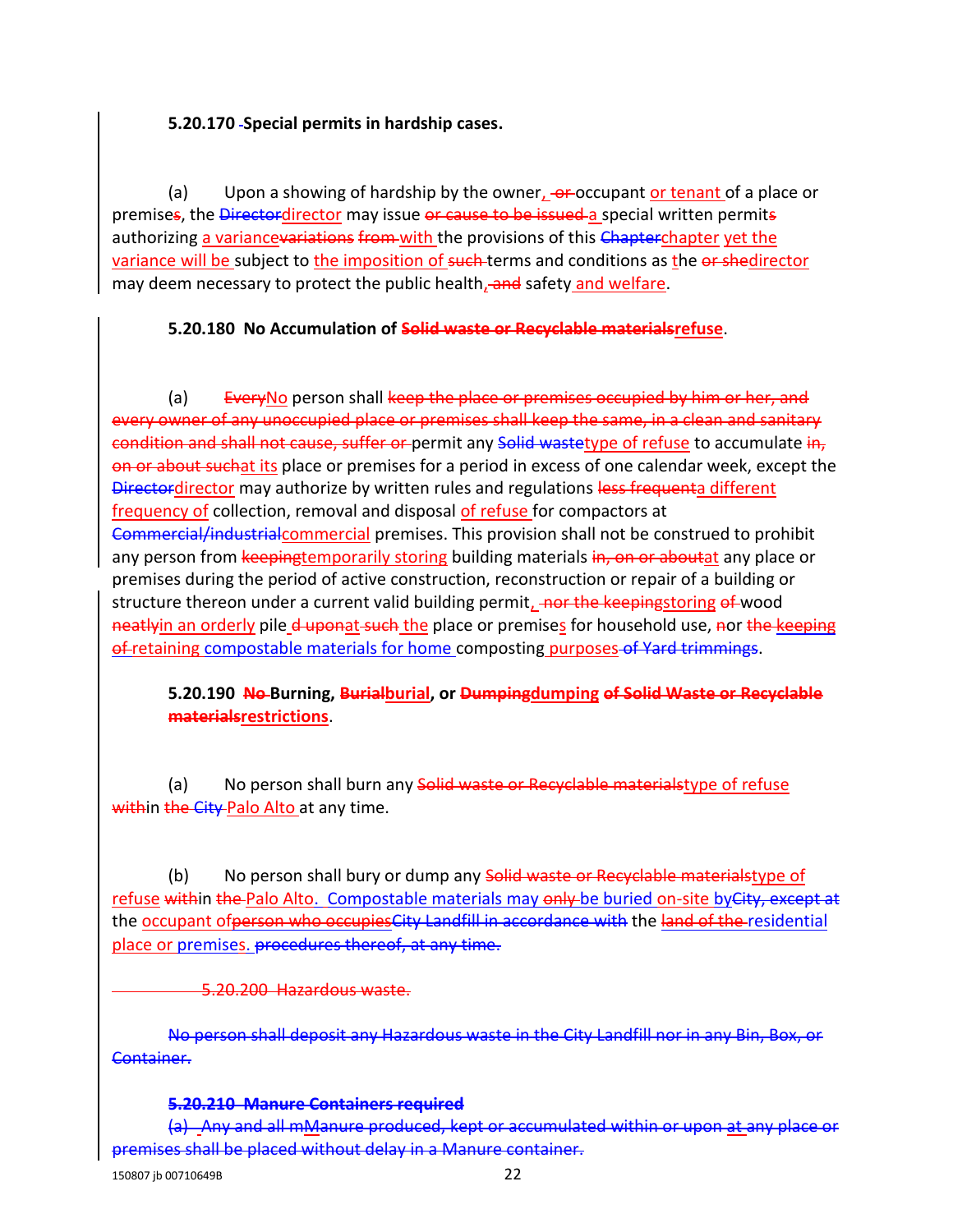All MManure containers shall be kept closed at all times excepting when the manure is being placed into or taken out ofremoved from the Manure containers and shall be kept located at all times in at the rear of the place or premises and not less than one hundred feet or thirty and one-half meters from any residence.

(c) Manure may be mixed with and Solid waste may be placed in the same bin, box orStandard container whenever waste and manure will it is to be disposed of with and in the same manner and at the same time as Solid waste, but in such case, provided eachthe bin or Standard container so used, including its contents, shalldoes not exceed sixty pounds or twenty-seven kilograms in weight, and shall be is equipped with a lid, cap or cover adequate to keep flies from the interior thereof.

#### **5.20.220 Scavenging prohibited.**

( (a) No person shall scavenge in any City-operated Disposal or processing facility, including the City Landfill, nor disturb nor remove any material therein, without the express advance permission of the Director.

(ba) No person shall tamper with, modify, scavenge from or deposit Solid waste or Recyclable materials any type of refuse in, any Solid waste or Recyclable materials placed in, any Solid waste or Recyclable materials Bin, Box, or Containerrefuse container which has not been is not provided for his or herthe use of that person, without the permission of the person responsible for owner of the container and the fees therefor under this Containerchapter.

( (cb) Except as otherwise provided in Sections 5.20.1105.20.090 and 5.20.0905.20.110 of this code, no person shall collect the Recyclable materialsany type of refuse originating from any Residentialresidential place or premises or any posted recycling centers within the CityPalo Alto.

 $(H<sub>et</sub>)$  The foregoing prohibitions are in addition to the prohibitions set forth in Section 41950 *et seq*. of the Public Resources Code.

#### 5.20.230 No Tresppasing in City Landfill

No person shall enter, be upon, or remain in the City Landfill, except during the hours operation posted on the main entrance thereto, or except as may be authorized in advance by the Director.

#### **5.20.240 Schedule of rates for the use of the City Landfill.**

(a) The schedule of rates for the classification of vehicles carrying the Solid waste and the maximum load for use of the City Landfill shall be set forth in the municipal fee schedule.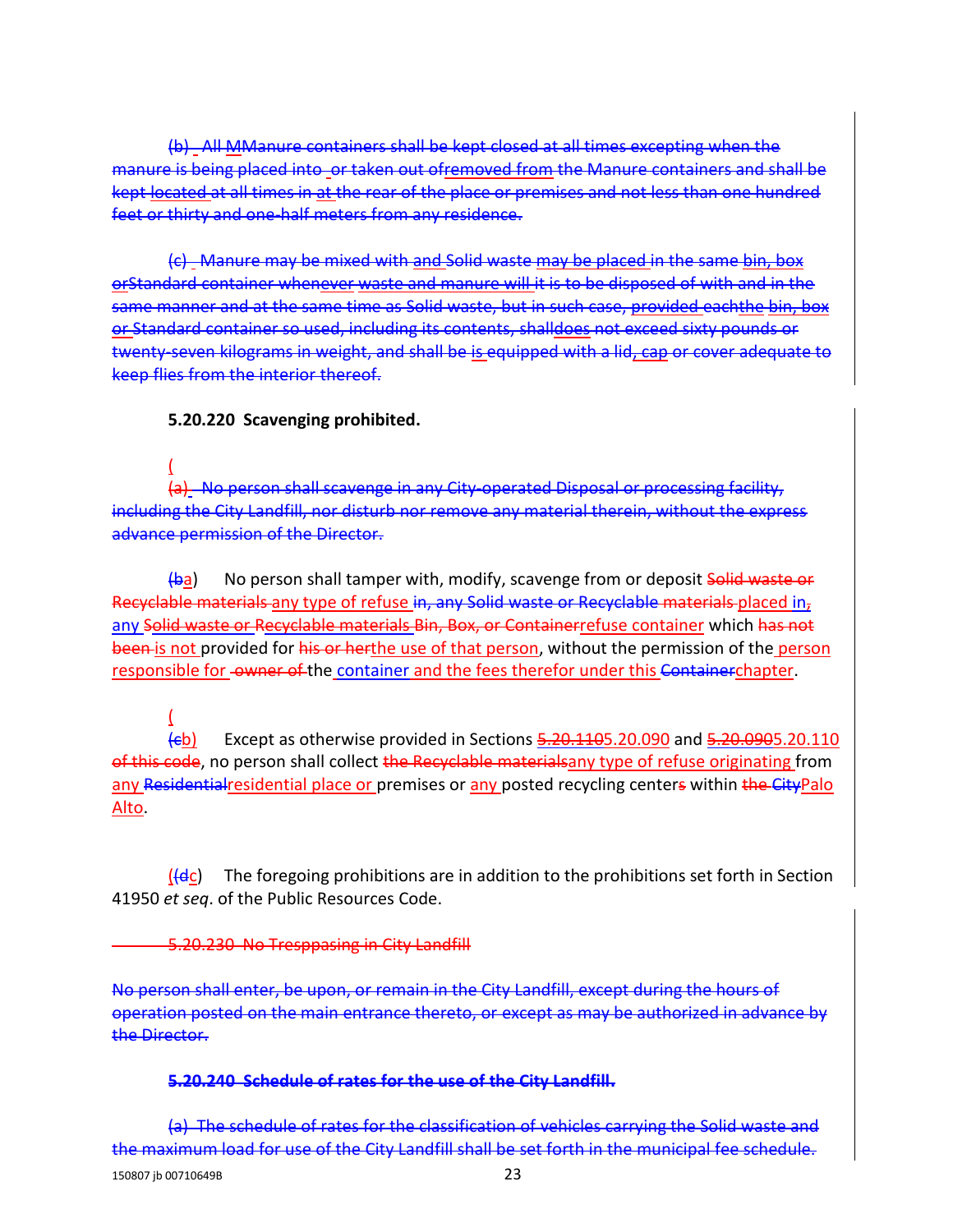(b) Vehicles operated by the City may be allowed toll-exempt use of the City Landfill. Vehicles operated by any Collector of the City may also be exempt if their contract so provides, and the Collector produces the same for inspection if requested by a City Landfill employee.

(c) Vehicles owned by the Palo Alto Unified School district may be allowed toll-exempt use of the City Landfill.

#### **5.20.250 Liability for payment of rates.**

 $\langle b \rangle$  Except as set forth in Section 5.20.110(h), every person occupying, owning, controlling, or maintaining with residential premises or commercial place or premises within the CityPalo Alto shall be liable for the payment of the refuse service rates, including any Solid waste collection rates authorized by the Citycity.

(a)

### **5.20.260 Penalty for failure to pay collection rate.**

(a) All collection rates and charges imposed by the Council pursuant to the provisions of this Chapterchapter for the collection, removal and disposal of Solid wasteall types of refuse shall be a civil debt owing to the *Citycity* from the owner, occupant or person maintaining or controlling the place or premises receiving the services.

(b) All such collection rates and charges shall-may be billed along with other municipal utility bills and, if so billed, shall be subject to the provisions of the City'scity's utility rates and regulations governing the collection and payment of other utility rates. The city may by agreement permit the collector or other person to collect the applicable rates and charges for refuse service. Notwithstanding the foregoing, fees for the use of drop-boxes may be collected by the Collectorcollector.

(c) The collection of the rates imposed pursuant to this chapter Chapter shall be in addition to any other remedies available to the city City for the failure of any person to pay the rates.

### **5.20.280 Administration by City Managercity manager**.

(a) The City Managercity manager or designee, the director, shall adopt suchwritten rules and regulations, not inconsistent with this Chapterchapter, as may be necessary for the proper administration and enforcement of this Chapterchapter. Such The written rules and regulations may include, but are not limited to, regulations relating to the required frequency of Solid waste and Recyclable materialsrefuse collection from various types of places or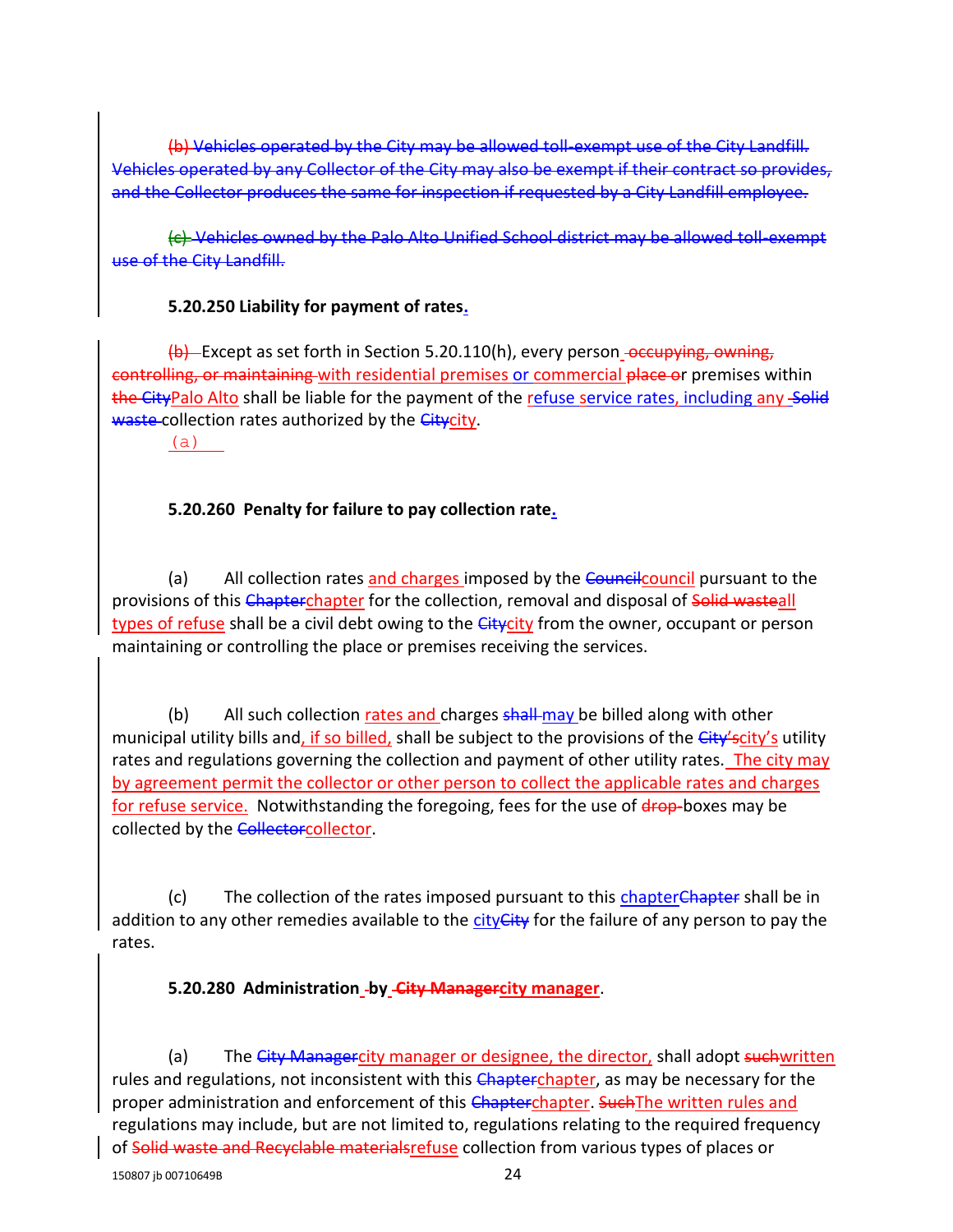premises, the types of special Bins, Boxes, and Containers containers required for placement at certain classes of places or premises, and regulations governing the vehicles used in making such collections, and regulations governing the use and operation of the City Landfill.

(b) The City Managercity manager shall resolve all disputes concerning the administration or enforcement of this Chapterchapter . Hisand his or her decision in such matters shall be final.

### **5.20.290 Penalty for violation**

A Vviolation of any provision of this Chapterchapter shall be subject to the provisions and penalties set forth in TitleChapter 1.08 of this municipal code unless otherwise specified.Code. Notwithstanding the foregoing, in the sole discretion of the City Attorney or City Prosecutor, violation of Sections 5.20.030, 5.20.050, 5.20.130(a), and 5.20.220 may be subject to an administrative penalty pursuant to Chapters 1.12 and 1.16 of this Code, in lieu of any other legal remedy, criminal or civil."

SECTION 2. Section 18.32.020 of Chapter 18.23 of Title 18is hereby amended to read, as follows:

#### **18.23.020 Trash Disposal and RecyclingRefuse disposal areas**

(A) Purpose

Assure that development provides adequate and accessible interior areas or covered exterior enclosures for the storage of trash and recyclable materialsrefuse in appropriate containers with storage capacity for a maximum of one week, and that trash refuse disposal and recycling areas structures and enclosures are located as far from abutting residences as is reasonably possible.

(B) Requirements

(i) Trash disposal and recyclable areas Refuse disposal and structures and enclosures shall be accessible to all residents or users of the property.

(ii) Compostable materials and recyclable materialsRecycling facilities shall be located, sized, and designed to encourage and facilitate convenient use.

(iii) Trash disposal and recyclable areas Refuse disposal areas shall be screened from public view by masonry or other opaque and durable material, and shall be enclosed and covered. Gates or other controlled access shall be provided where feasible. Chain link enclosures are strongly discouraged.

150807 jb 00710649B 25 (iv) Trash disposal and recycling structures Refuse disposal structures and enclosures shall be architecturally compatible with the design of the project.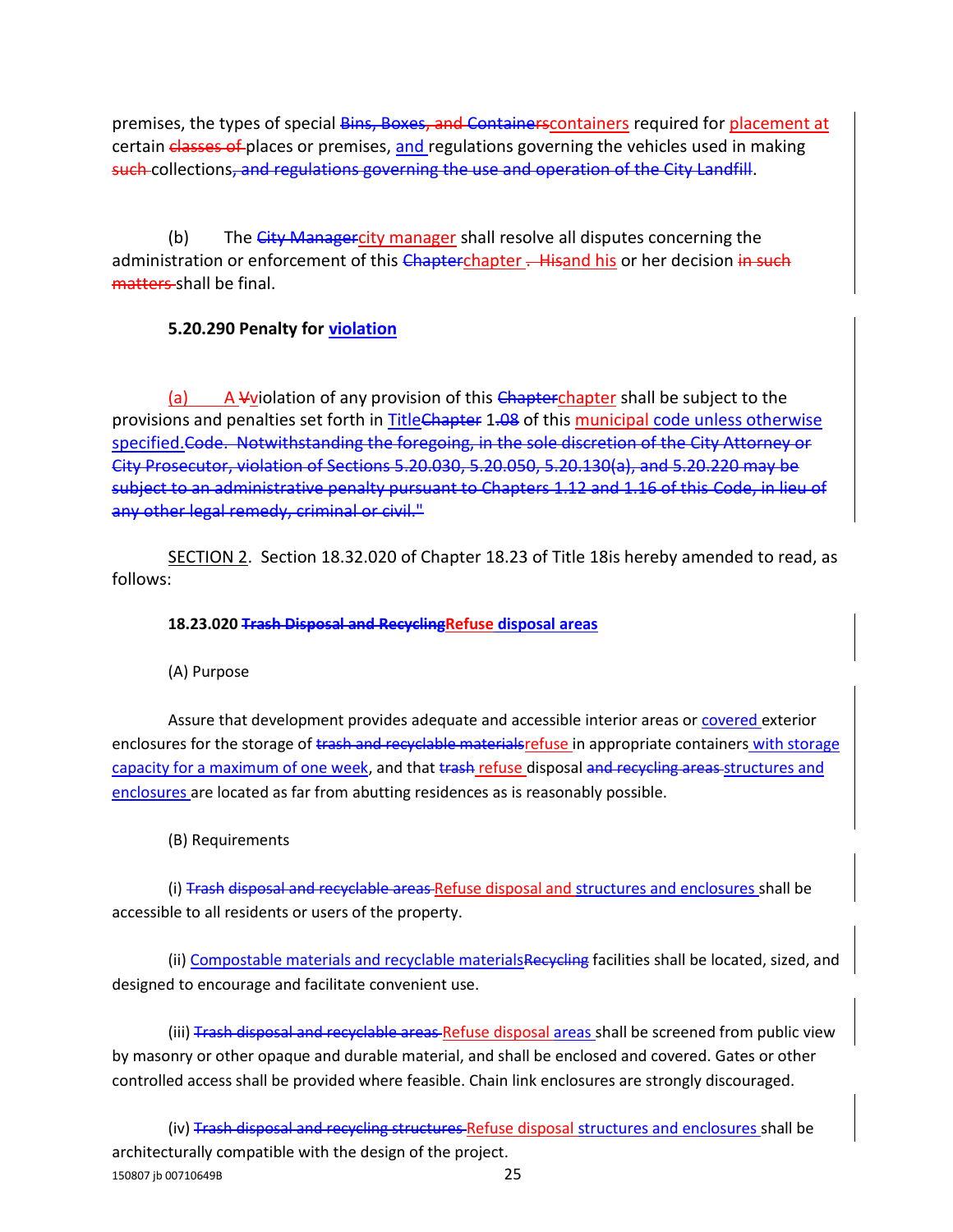(v) The design, construction and accessibility of recyclingrefuse disposal areas and enclosures shall be subject to approval by the architectural review board, in accordance with design guidelines adopted by that board and approved by the city council pursuant to Section  $18.76.020$ .

SECTION 3. The Council finds that the adoption of this ordinance is not considered a project under the California Environmental Quality Act or the CEQA Guidelines, therefore, no environmental impact assessment is necessary.

//

//

//

//

SECTION 4. This ordinance shall be effective on the commencement of the thirty-first day after the date of its adoption.

INTRODUCED AND PASSED:

AYES:

NOES:

ABSENT:

ABSTENTIONS: